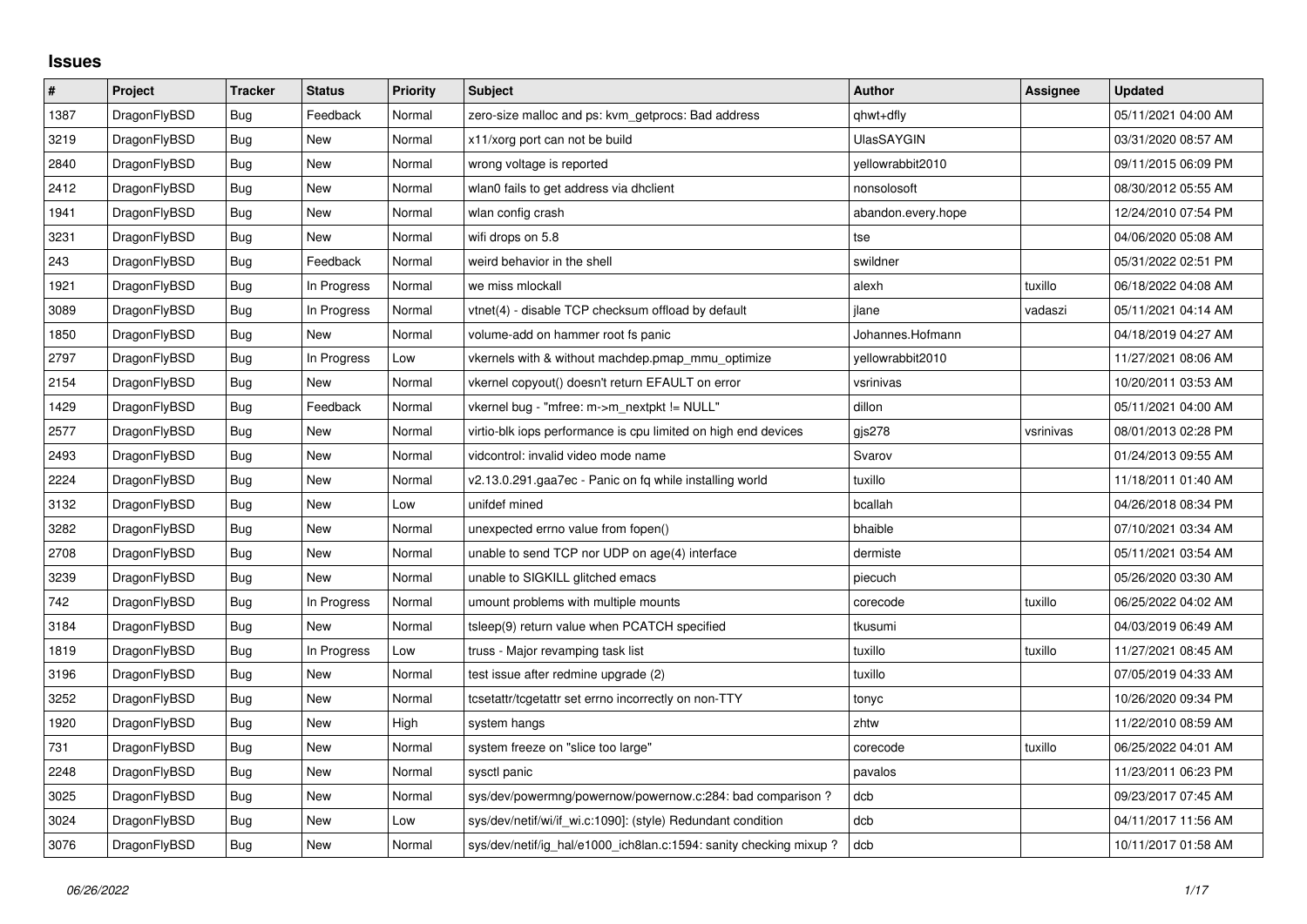| #    | Project      | <b>Tracker</b> | <b>Status</b> | <b>Priority</b> | Subject                                                                                                        | Author          | Assignee | <b>Updated</b>      |
|------|--------------|----------------|---------------|-----------------|----------------------------------------------------------------------------------------------------------------|-----------------|----------|---------------------|
| 3022 | DragonFlyBSD | Bug            | New           | Normal          | sys/dev/netif/ath/ath/if_ath.c:2142: strange bitmask?                                                          | dcb             |          | 04/11/2017 11:49 AM |
| 3021 | DragonFlyBSD | Bug            | In Progress   | Normal          | sys/dev/drm/i915/i915_gem_stolen.c:115]: (error) Signed integer<br>overflow for expression '65535<<20'         | dcb             |          | 04/11/2017 12:46 PM |
| 3018 | DragonFlyBSD | Bug            | New           | Normal          | sys/bus/u4b/wlan/if_run.c:5464]: (style) Redundant condition                                                   | dcb             |          | 04/11/2017 11:26 AM |
| 2957 | DragonFlyBSD | Bug            | Feedback      | Normal          | swapoff -a followed by swapon -a doesn't give your swap back                                                   | neilb           |          | 10/09/2016 04:17 AM |
| 2892 | DragonFlyBSD | Bug            | New           | Normal          | swap_pager:indefinite wait bufferf error                                                                       | <b>Ihmwzy</b>   |          | 02/21/2016 10:32 PM |
| 3209 | DragonFlyBSD | Bug            | <b>New</b>    | Normal          | svc has some minor bugs                                                                                        | arcade@b1t.name |          | 10/24/2019 09:08 AM |
| 1368 | DragonFlyBSD | Bug            | In Progress   | Normal          | suspend signal race?                                                                                           | qhwt+dfly       |          | 05/11/2021 03:51 AM |
| 2297 | DragonFlyBSD | Bug            | <b>New</b>    | Normal          | strange NFS (client) error messages / problems                                                                 | Anonymous       |          | 02/19/2012 02:59 PM |
| 2557 | DragonFlyBSD | Bug            | New           | Normal          | stock 3.4.1 kernel halts during booting if dm and dm_target_crypt<br>are loaded and RAID controller is present | phma            |          | 05/12/2013 10:38 PM |
| 2055 | DragonFlyBSD | <b>Bug</b>     | <b>New</b>    | Normal          | $ssh + IPV6 + bridge \Rightarrow connection freezes$                                                           | steve           |          | 04/24/2011 07:13 PM |
| 2067 | DragonFlyBSD | Bug            | New           | Normal          | sound/pcm: "play interrupt timeout, channel dead"                                                              | matthiasr       |          | 05/11/2021 03:55 AM |
| 2746 | DragonFlyBSD | Bug            | New           | Normal          | some fraction of xterms started from the xmonad window manager<br>get killed with SIGALRM                      | isenmann        | profmakx | 12/28/2014 02:51 AM |
| 2136 | DragonFlyBSD | Bug            | <b>New</b>    | Normal          | socketpair() doesn't free file descriptors on copyout failure                                                  | vsrinivas       |          | 04/05/2013 09:13 AM |
| 2252 | DragonFlyBSD | Bug            | <b>New</b>    | Low             | snd_hda not useable if loaded via /boot/loader.conf                                                            | xbit            | swildner | 12/14/2011 12:23 AM |
| 2090 | DragonFlyBSD | Bug            | Feedback      | Normal          | snd_hda does not support headphone automute                                                                    | justin          |          | 03/29/2012 08:03 PM |
| 2167 | DragonFlyBSD | Bug            | New           | Normal          | shutdown/reboot fails after uptime msg                                                                         | marino          |          | 11/28/2011 03:01 AM |
| 2877 | DragonFlyBSD | Bug            | New           | Low             | sed fails when working with UTF-8 locale and non-UTF symbols                                                   | arcade@b1t.name |          | 12/30/2015 11:20 AM |
| 2199 | DragonFlyBSD | Bug            | New           | Normal          | screen segfaults if utmpx isn't present                                                                        | pavalos         |          | 11/15/2011 10:52 PM |
| 901  | DragonFlyBSD | Bug            | Feedback      | Normal          | route show needs to get data from all cpus                                                                     | corecode        | tuxillo  | 05/11/2021 03:50 AM |
| 1563 | DragonFlyBSD | Bug            | Feedback      | Normal          | reset(1) doesn't reset terminal to the defaults                                                                | hasso           |          | 03/10/2013 04:17 AM |
| 3217 | DragonFlyBSD | Bug            | New           | Normal          | rescue tools: make install fails if rescue folder doesn't exist                                                | t dfbsd         |          | 11/27/2019 08:16 PM |
| 3170 | DragonFlyBSD | Bug            | New           | Normal          | repeatable nfsd crash                                                                                          | tse             |          | 06/11/2020 05:52 AM |
| 2331 | DragonFlyBSD | Bug            | New           | Normal          | reading mouse mode from unopen file descriptor hangs mouse<br>driver                                           | phma            |          | 03/14/2012 09:43 AM |
| 2292 | DragonFlyBSD | Bug            | New           | Normal          | re interface with jumbo frames (mtu larger than 1500) hangs after<br>some traffic                              | Anonymous       |          | 01/31/2012 12:11 AM |
| 2045 | DragonFlyBSD | <b>Bug</b>     | <b>New</b>    | Normal          | ral(4): Fatal trap 12: page fault while in kernel mode (two panics)                                            | herrgard        |          | 11/03/2011 05:34 PM |
| 3238 | DragonFlyBSD | <b>Bug</b>     | <b>New</b>    | Normal          | race conditions when printing from vkernel console                                                             | piecuch         |          | 05/19/2020 02:50 PM |
| 1440 | DragonFlyBSD | <b>Bug</b>     | New           | Normal          | ptrace/gdb doesn't work after process blocks SIGTRAP                                                           | corecode        | tuxillo  | 05/11/2021 03:52 AM |
| 847  | DragonFlyBSD | <b>Bug</b>     | Feedback      | Normal          | processes getting stuck on mount point                                                                         | corecode        | tuxillo  | 05/11/2021 03:50 AM |
| 2075 | DragonFlyBSD | <b>Bug</b>     | New           | Normal          | pflogd on x86_64                                                                                               | fanch           |          | 05/16/2011 04:04 PM |
| 3228 | DragonFlyBSD | <b>Bug</b>     | New           | Low             | pfi_kif_unref: state refcount <= 0 in dmesg                                                                    | justin          |          | 03/05/2021 06:39 AM |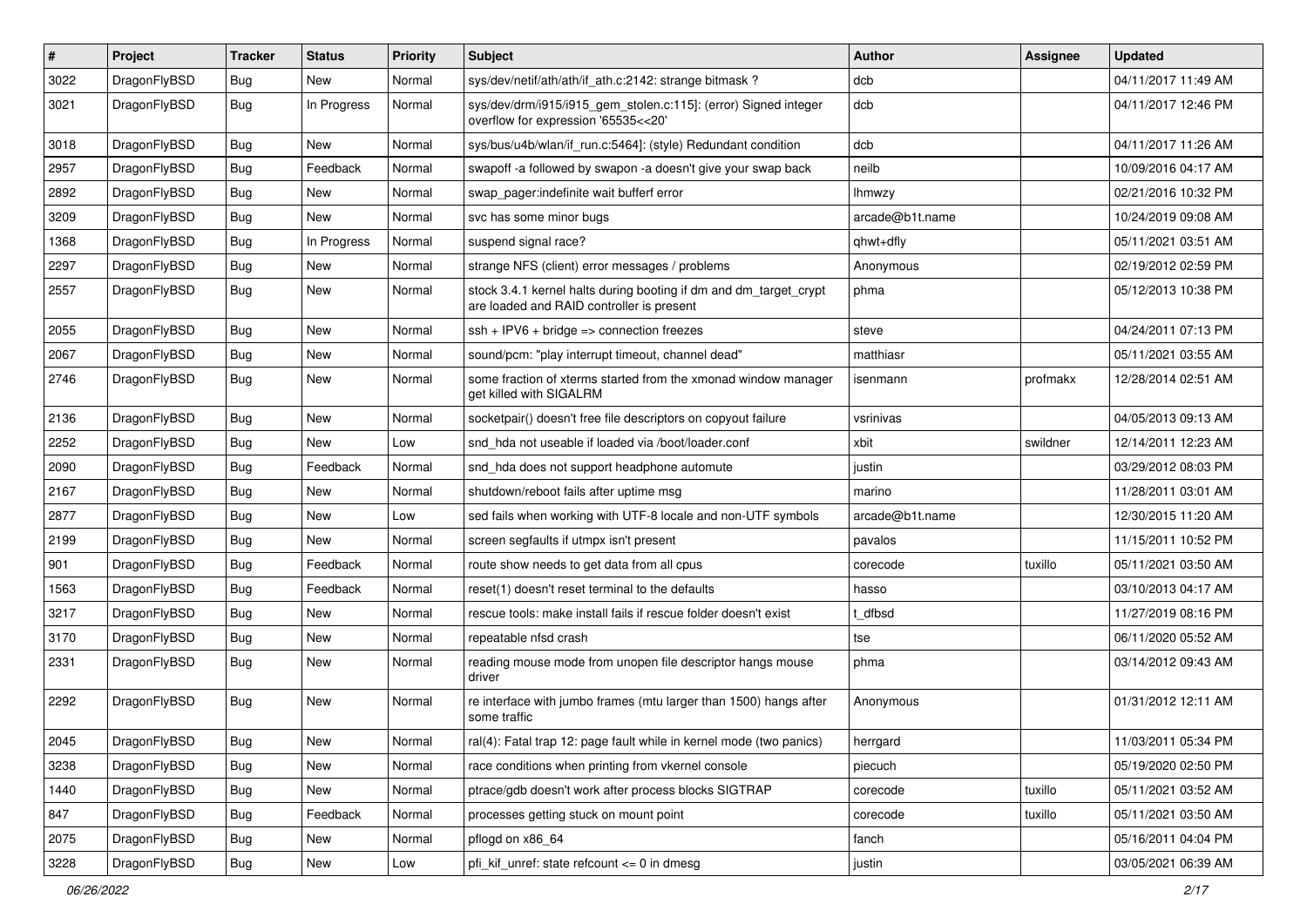| #    | Project      | <b>Tracker</b> | <b>Status</b> | <b>Priority</b> | <b>Subject</b>                                                                                                                                                                                    | <b>Author</b>     | Assignee  | <b>Updated</b>      |
|------|--------------|----------------|---------------|-----------------|---------------------------------------------------------------------------------------------------------------------------------------------------------------------------------------------------|-------------------|-----------|---------------------|
| 2586 | DragonFlyBSD | <b>Bug</b>     | New           | Normal          | pf: "modulate" state seems problematic                                                                                                                                                            | srussell          |           | 09/25/2013 07:36 PM |
| 1969 | DragonFlyBSD | <b>Bug</b>     | New           | Normal          | pf-related network problem                                                                                                                                                                        | pavalos           | lentferj  | 02/01/2011 06:57 PM |
| 1489 | DragonFlyBSD | <b>Bug</b>     | Feedback      | Normal          | panic: ufs dirbad: bad dir                                                                                                                                                                        | rumcic            |           | 03/10/2013 04:34 AM |
| 1634 | DragonFlyBSD | <b>Bug</b>     | New           | Normal          | panic: spin_lock: 0xe4ad1320, indefinitive wait!                                                                                                                                                  | elekktretterr     |           | 01/19/2015 03:21 AM |
| 2080 | DragonFlyBSD | <b>Bug</b>     | New           | Normal          | panic: lockmgr thrd sleep: called from interrupt, ipi, or hard code<br>section                                                                                                                    | rumcic            |           | 05/30/2011 05:06 PM |
| 3245 | DragonFlyBSD | <b>Bug</b>     | New           | Normal          | panic: free: guard1x fail, i915 load from loader.conf                                                                                                                                             | polachok          |           | 08/21/2020 10:36 AM |
| 1249 | DragonFlyBSD | <b>Bug</b>     | Feedback      | Normal          | panic: ffs vfree: freeing free inode                                                                                                                                                              | rumcic            |           | 03/10/2013 05:13 AM |
| 2370 | DragonFlyBSD | <b>Bug</b>     | <b>New</b>    | Normal          | panic: ffs valloc: dup alloc                                                                                                                                                                      | marino            | vsrinivas | 02/01/2013 09:28 AM |
| 2048 | DragonFlyBSD | <b>Bug</b>     | New           | Normal          | panic: ffs sync: rofs mod                                                                                                                                                                         | pavalos           |           | 04/12/2011 05:45 AM |
| 1944 | DragonFlyBSD | <b>Bug</b>     | New           | Normal          | panic: backing object 0xdea7b258 was somehow re-referenced<br>during collapse!                                                                                                                    | sepherosa         |           | 12/27/2010 02:06 AM |
| 1577 | DragonFlyBSD | <b>Bug</b>     | Feedback      | Normal          | panic: assertion: leaf->base.obj_id == ip->obj_id in<br>hammer_ip_delete_range                                                                                                                    | qhwt+dfly         |           | 05/11/2021 04:01 AM |
| 1481 | DragonFlyBSD | <b>Bug</b>     | Feedback      | Normal          | panic: assertion: kva p(buf) in soopt from kbuf (after ipfw pipe<br>show, 2.2.1-R)                                                                                                                | combiner          |           | 05/11/2021 04:01 AM |
| 1913 | DragonFlyBSD | <b>Bug</b>     | New           | Normal          | panic: assertion: ip->flush state != HAMMER FST FLUSH in<br>hammer_flush_inode_core                                                                                                               | swildner          |           | 11/20/2010 05:27 PM |
| 1218 | DragonFlyBSD | <b>Bug</b>     | In Progress   | Normal          | panic: assertion: $error == 0$ in hammer start transaction                                                                                                                                        | rumcic            |           | 05/11/2021 04:00 AM |
| 1583 | DragonFlyBSD | <b>Bug</b>     | In Progress   | Normal          | panic: assertion: cursor->trans->sync_lock_refs > 0 in<br>hammer_recover_cursor                                                                                                                   | corecode          | tuxillo   | 05/11/2021 03:53 AM |
| 1593 | DragonFlyBSD | <b>Bug</b>     | Feedback      | Normal          | panic: assertion: $\cosh ==$ ap->ap err $\cosh$ in ahci put err $\cosh$                                                                                                                           | ftigeot           | ftigeot   | 05/15/2022 05:09 AM |
| 1448 | DragonFlyBSD | Bug            | Feedback      | Normal          | panic: assertion: _tp->tt_msg->tt_cpuid == mycpuid in<br>tcp_callout_active tcp_output tcp_usr_send netmsg_pru_send<br>netmsg service tcpmsg service loop                                         | dillon            |           | 05/11/2021 04:00 AM |
| 1769 | DragonFlyBSD | Bug            | New           | Normal          | panic: assertion: _tp->tt_msg->tt_cpuid == mycpuid in<br>tcp callout active                                                                                                                       | pavalos           | sjg       | 05/15/2022 11:07 AM |
| 2085 | DragonFlyBSD | <b>Bug</b>     | New           | Normal          | panic: assertion: (m->flags & PG_MAPPED) == 0 in<br>vm_page_free_toq                                                                                                                              | vsrinivas         |           | 06/10/2011 07:48 AM |
| 1917 | DragonFlyBSD | Bug            | New           | Normal          | panic: assertion: (RB EMPTY(&ip->rec tree) && (ip->flags &<br>HAMMER_INODE_XDIRTY) == 0)    (!RB_EMPTY(&ip->rec_tree)<br>&& (ip->flags & HAMMER_INODE_XDIRTY) != 0) in<br>hammer_flush_inode_done | qhwt.dfly         |           | 11/24/2010 03:23 AM |
| 2254 | DragonFlyBSD | Bug            | New           | Normal          | panic: assertion "ref < &td->td toks end" failed in lwkt gettoken at<br>/usr/src/sys/kern/lwkt_token.c:588                                                                                        | eocallaghan       |           | 12/05/2011 10:21 PM |
| 2245 | DragonFlyBSD | <b>Bug</b>     | New           | Normal          | panic: assertion "ref < &td->td_toks_end" failed in lwkt_gettoken at<br>/usr/src/sys/kern/lwkt_token.c:588                                                                                        | juanfra684        |           | 11/22/2011 07:41 PM |
| 2296 | DragonFlyBSD | <b>Bug</b>     | In Progress   | High            | panic: assertion "m->wire_count > 0" failed                                                                                                                                                       | thomas.nikolajsen |           | 08/30/2012 06:09 AM |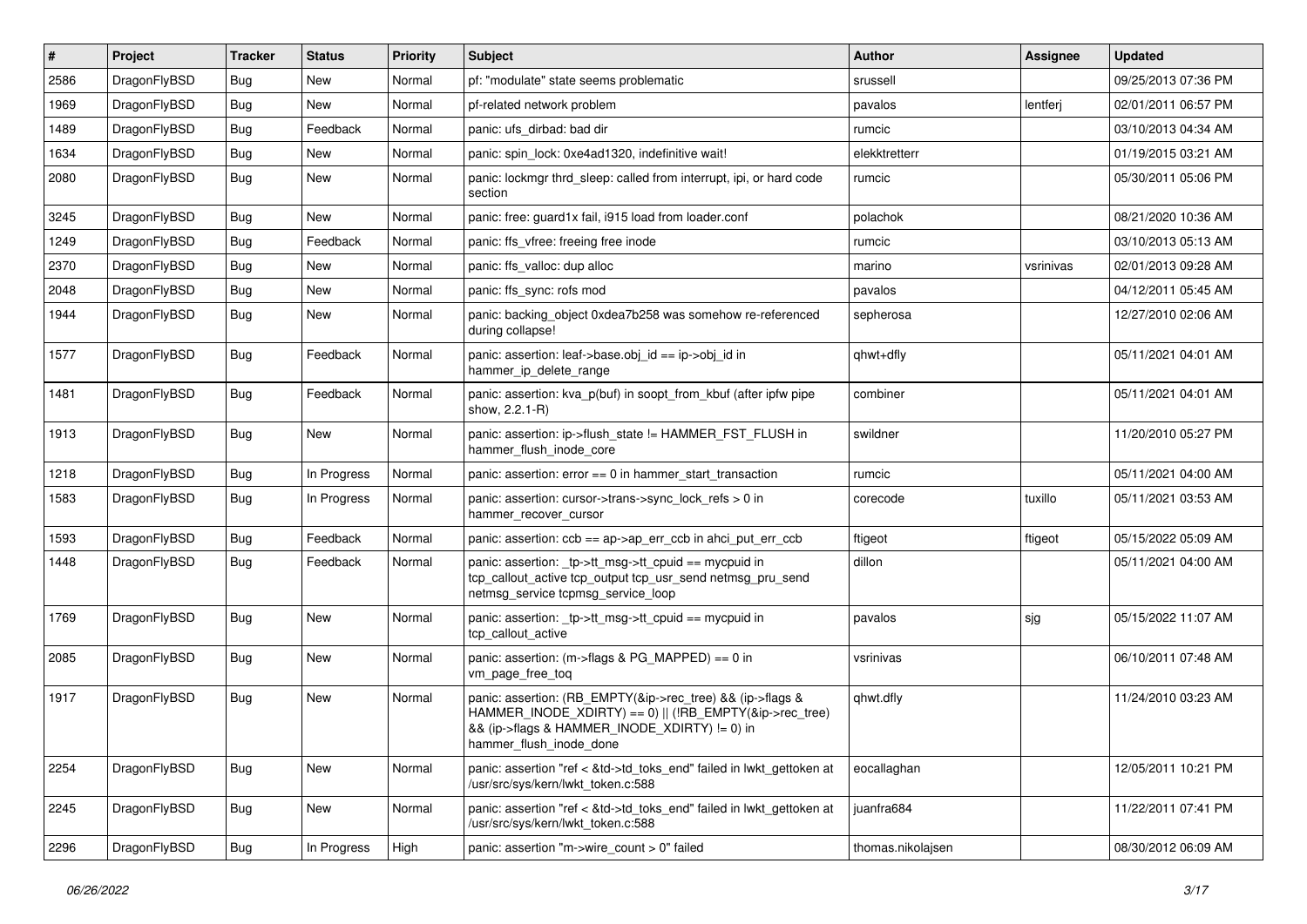| $\sharp$ | Project      | <b>Tracker</b> | <b>Status</b> | <b>Priority</b> | Subject                                                                                                                      | <b>Author</b>          | <b>Assignee</b> | <b>Updated</b>      |
|----------|--------------|----------------|---------------|-----------------|------------------------------------------------------------------------------------------------------------------------------|------------------------|-----------------|---------------------|
| 2436     | DragonFlyBSD | Bug            | New           | Normal          | panic: assertion "lp->lwp_qcpu == dd->cpuid" failed in<br>dfly_acquire_curproc                                               | thomas.nikolajsen      |                 | 01/23/2013 11:07 AM |
| 2353     | DragonFlyBSD | Bug            | In Progress   | Normal          | panic: assertion "gd->gd spinlocks $wr == 0$ " failed in<br>bsd4 schedulerclock                                              | jaydg                  | alexh           | 11/28/2012 01:57 AM |
| 2453     | DragonFlyBSD | Bug            | <b>New</b>    | Normal          | panic: assertion "gd->gd_spinlocks == 0" failed                                                                              | Johannes.Hofmann       |                 | 11/12/2012 12:54 PM |
| 3035     | DragonFlyBSD | Bug            | <b>New</b>    | Normal          | panic: assertion "cpu >= 0 && cpu < ncpus" failed in netisr_cpuport<br>at /usr/src/sys/net/netisr2.h:87                      | masu                   |                 | 05/11/2017 01:24 AM |
| 2520     | DragonFlyBSD | Bug            | <b>New</b>    | Normal          | panic: assertion "IS_SERIALIZED((ifp->if_serializer))" failed in<br>if_default_serialize_assert at /usr/src/sys/net/if.c:437 | ano                    |                 | 03/09/2013 12:14 AM |
| 1818     | DragonFlyBSD | Bug            | New           | Normal          | panic: Bad tailq NEXT (kqueue issue ?)                                                                                       | ftigeot                |                 | 05/15/2022 11:40 AM |
| 2369     | DragonFlyBSD | Bug            | New           | Normal          | panic: Bad link elm 0xffffffe07edf6068 next->prev != elm                                                                     | jaydg                  |                 | 08/15/2012 03:04 AM |
| 2645     | DragonFlyBSD | Bug            | <b>New</b>    | Normal          | panic with dsched fq and ioprio                                                                                              | jyoung15               |                 | 02/20/2014 07:29 AM |
| 1861     | DragonFlyBSD | Bug            | New           | Normal          | panic via kprintf (lockmgr called in a hard section)                                                                         | vsrinivas              |                 | 10/11/2010 12:56 AM |
| 2164     | DragonFlyBSD | Bug            | New           | Normal          | panic on reboot from usb.                                                                                                    | eocallaghan            |                 | 10/27/2011 09:29 AM |
| 1661     | DragonFlyBSD | <b>Bug</b>     | In Progress   | Normal          | panic on password entry mount smb filesystem                                                                                 | vsrinivas              |                 | 11/27/2021 08:29 AM |
| 3036     | DragonFlyBSD | <b>Bug</b>     | New           | Normal          | panic in icmp_redirect_start() ASSERT_IN_NETISR(0)                                                                           | tautolog               |                 | 05/11/2017 07:27 PM |
| 1826     | DragonFlyBSD | <b>Bug</b>     | New           | Normal          | panic during boot: assertion so->so_port  in tcp_input                                                                       | ftigeot                |                 | 05/15/2022 11:05 AM |
| 3049     | DragonFlyBSD | <b>Bug</b>     | New           | Normal          | panic DragonFly v4.8.1-RELEASE by mounting a malformed<br>msdosfs image [12.128]                                             | open.source@ribose.com |                 | 08/14/2017 02:53 AM |
| 3052     | DragonFlyBSD | <b>Bug</b>     | New           | Normal          | panic DragonFly v4.8.1-RELEASE by mounting a malformed NTFS<br>image [64.000]                                                | open.source@ribose.com |                 | 08/14/2017 03:22 AM |
| 3051     | DragonFlyBSD | <b>Bug</b>     | New           | Normal          | panic DragonFly v4.8.1-RELEASE by mounting a malformed NTFS<br>image [12.000]                                                | open.source@ribose.com |                 | 08/14/2017 03:20 AM |
| 1282     | DragonFlyBSD | <b>Bug</b>     | Feedback      | Normal          | panic (trap 12) when booting SMP kernel on Atom 330 (dual core)                                                              | tomaz.borstnar         |                 | 05/11/2021 04:00 AM |
| 1672     | DragonFlyBSD | <b>Bug</b>     | Feedback      | Normal          | panic (trap 12) around btree_search() in 2.4.1-RELEASE                                                                       | floid                  |                 | 01/19/2015 03:36 AM |
| 2099     | DragonFlyBSD | <b>Bug</b>     | New           | Normal          | page fault panic in vm system                                                                                                | pavalos                |                 | 07/10/2011 08:51 AM |
| 2013     | DragonFlyBSD | <b>Bug</b>     | In Progress   | Normal          | oversized DMA request loop                                                                                                   | josepht                |                 | 05/11/2021 04:06 AM |
| 1101     | DragonFlyBSD | <b>Bug</b>     | Feedback      | Normal          | ohci related panic                                                                                                           | polachok               |                 | 05/11/2021 04:00 AM |
| 2890     | DragonFlyBSD | <b>Bug</b>     | New           | Normal          | not able to boot usb installer on Toshiba Chromebook 2                                                                       | johnnywhishbone        |                 | 02/22/2016 03:42 AM |
| 2113     | DragonFlyBSD | Bug            | New           | Normal          | nmalloc threaded program fork leak                                                                                           | vsrinivas              | vsrinivas       | 08/11/2011 07:25 PM |
| 2490     | DragonFlyBSD | <b>Bug</b>     | <b>New</b>    | Normal          | nmalloc should color addresses to avoid cache bank conflictsw                                                                | vsrinivas              |                 | 06/10/2014 05:51 AM |
| 2489     | DragonFlyBSD | <b>Bug</b>     | <b>New</b>    | Normal          | nmalloc doesn't cache VA for allocations > 8KB                                                                               | vsrinivas              |                 | 06/10/2014 05:51 AM |
| 3225     | DragonFlyBSD | <b>Bug</b>     | New           | Normal          | nfsd freeze when using gemu                                                                                                  | tse                    |                 | 03/17/2020 11:52 AM |
| 2403     | DragonFlyBSD | <b>Bug</b>     | New           | Low             | newfs - E doesn't handle /dev/serno device names properly                                                                    | ftigeot                |                 | 08/17/2012 05:07 AM |
| 2104     | DragonFlyBSD | Bug            | New           | Normal          | network configuration seg. fault on install CD                                                                               | navratil               |                 | 07/26/2011 07:55 AM |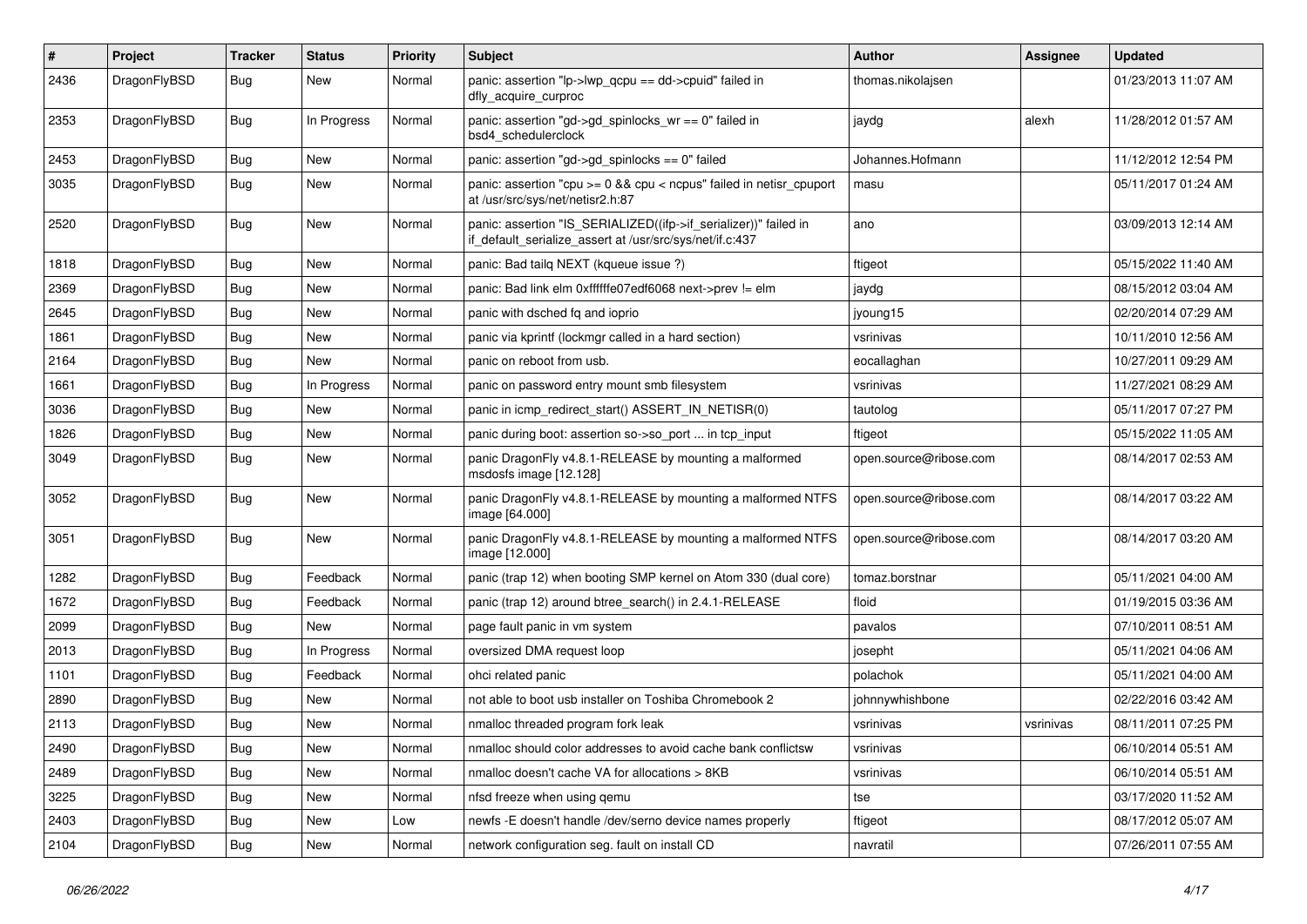| $\sharp$ | Project      | <b>Tracker</b> | <b>Status</b> | <b>Priority</b> | Subject                                                                                                  | Author            | Assignee | <b>Updated</b>      |
|----------|--------------|----------------|---------------|-----------------|----------------------------------------------------------------------------------------------------------|-------------------|----------|---------------------|
| 2549     | DragonFlyBSD | <b>Bug</b>     | In Progress   | Normal          | netgraph7: Kernel page fault.                                                                            | russiane39        | nant     | 05/10/2013 11:20 PM |
| 1185     | DragonFlyBSD | <b>Bug</b>     | <b>New</b>    | High            | need a tool to merge changes into /etc                                                                   | wa1ter            |          | 02/18/2014 06:02 AM |
| 2324     | DragonFlyBSD | <b>Bug</b>     | New           | Normal          | natacotrol support > 2TB not working even after the ftigeot patch                                        | zenny             |          | 03/03/2012 01:00 AM |
| 2687     | DragonFlyBSD | <b>Bug</b>     | New           | Normal          | natacontrol software RAID in installer                                                                   | csmelosky         |          | 06/22/2014 12:03 PM |
| 1030     | DragonFlyBSD | <b>Bug</b>     | In Progress   | Normal          | msdosfs umount panic                                                                                     | corecode          | tuxillo  | 05/11/2021 03:51 AM |
| 1874     | DragonFlyBSD | <b>Bug</b>     | <b>New</b>    | Normal          | mpd listening on all IPs, accepting only on one                                                          | rumcic            |          | 05/08/2011 01:01 PM |
| 2620     | DragonFlyBSD | <b>Bug</b>     | <b>New</b>    | Normal          | moused problem                                                                                           | FilippoMo         |          | 12/20/2013 10:32 AM |
| 2618     | DragonFlyBSD | <b>Bug</b>     | New           | Normal          | mouse problem on RELEASE-3_6_0                                                                           | FilippoMo         |          | 12/20/2013 03:26 AM |
| 1935     | DragonFlyBSD | <b>Bug</b>     | New           | Normal          | mouse does not work after switching between x and console                                                | shamaz            |          | 12/13/2010 10:06 AM |
| 1538     | DragonFlyBSD | Bug            | <b>New</b>    | Low             | mountroot should probe file systems                                                                      | corecode          | alexh    | 11/24/2010 06:35 PM |
| 3283     | DragonFlyBSD | <b>Bug</b>     | New           | Normal          | mknodat() cannot create FIFOs                                                                            | bhaible           |          | 07/10/2021 03:34 AM |
| 2265     | DragonFlyBSD | <b>Bug</b>     | <b>New</b>    | Normal          | mbsrtowcs does not properly handle invalid mbstate_t in ps                                               | c.turner1         | swildner | 01/10/2012 07:56 PM |
| 2609     | DragonFlyBSD | <b>Bug</b>     | <b>New</b>    | Normal          | master: panic: assertion<br>"LWKT_TOKEN_HELD_ANY(vm_object_token(object))" failed in<br>swp_pager_lookup | thomas.nikolajsen |          | 11/28/2013 11:36 AM |
| 1556     | DragonFlyBSD | Bug            | <b>New</b>    | Normal          | many processes stuck in "hmrrcm", system unusable                                                        | corecode          | tuxillo  | 05/11/2021 03:52 AM |
| 2874     | DragonFlyBSD | <b>Bug</b>     | New           | Normal          | make world DESTDIR=/emptydir fails                                                                       | pascii            |          | 12/25/2015 07:04 AM |
| 2008     | DragonFlyBSD | Bug            | <b>New</b>    | Normal          | lwkt_setcpu_remote: td->td_flags 00800621 console flood                                                  | pavalos           |          | 03/06/2011 09:37 PM |
| 1942     | DragonFlyBSD | <b>Bug</b>     | New           | Normal          | locking against myself in getcacheblk()?                                                                 | qhwt.dfly         |          | 05/31/2022 02:15 PM |
| 2936     | DragonFlyBSD | <b>Bug</b>     | New           | Normal          | loader.efi crashes while loading kernel                                                                  | spaceille         |          | 08/20/2016 06:17 AM |
| 2141     | DragonFlyBSD | <b>Bug</b>     | New           | Urgent          | loader and/or documentation broken                                                                       | sjg               |          | 01/20/2012 10:51 AM |
| 2544     | DragonFlyBSD | <b>Bug</b>     | New           | Normal          | live DVD system boot (menu option 1) caused db> prompt on<br>PE1950                                      | estrabd           |          | 05/11/2021 03:54 AM |
| 1528     | DragonFlyBSD | <b>Bug</b>     | In Progress   | Normal          | ktrace does not show proper return values for pipe(2)                                                    | corecode          | tuxillo  | 05/11/2021 03:52 AM |
| 1745     | DragonFlyBSD | <b>Bug</b>     | Feedback      | Normal          | kmalloc panic                                                                                            | josepht           |          | 05/11/2021 04:05 AM |
| 911      | DragonFlyBSD | Bug            | Feedback      | Normal          | kldload/kernel linker can exceed malloc reserve and panic system                                         | corecode          | tuxillo  | 05/11/2021 03:51 AM |
| 1559     | DragonFlyBSD | <b>Bug</b>     | New           | Normal          | kernel trap                                                                                              | phma              |          | 11/27/2021 08:43 AM |
| 2736     | DragonFlyBSD | <b>Bug</b>     | New           | High            | kernel panics on acpi timer probe function                                                               | cnb               |          | 05/11/2021 03:55 AM |
| 1824     | DragonFlyBSD | Bug            | Feedback      | Normal          | kernel panic, x86, 2.7.3.859.ge5104                                                                      | akirchhoff135014  |          | 03/10/2013 07:49 AM |
| 2042     | DragonFlyBSD | <b>Bug</b>     | <b>New</b>    | Normal          | kernel panic, when run boot0cfg                                                                          | sepherosa         |          | 05/31/2022 03:01 PM |
| 1193     | DragonFlyBSD | Bug            | New           | Normal          | kernel doesn't recognize cdrom drive                                                                     | nonsolosoft       |          | 01/25/2014 09:11 PM |
| 1475     | DragonFlyBSD | <b>Bug</b>     | In Progress   | Normal          | kernel blocks with low memory and syscons setting a high res mode<br>/ scrollback                        | corecode          | tuxillo  | 05/11/2021 03:52 AM |
| 2970     | DragonFlyBSD | <b>Bug</b>     | New           | Normal          | kernel 4.7: "Is -I" causes panic on UDF filesystem: "bgetvp -<br>overlapping buffer"                     | peeter            |          | 12/21/2016 02:46 AM |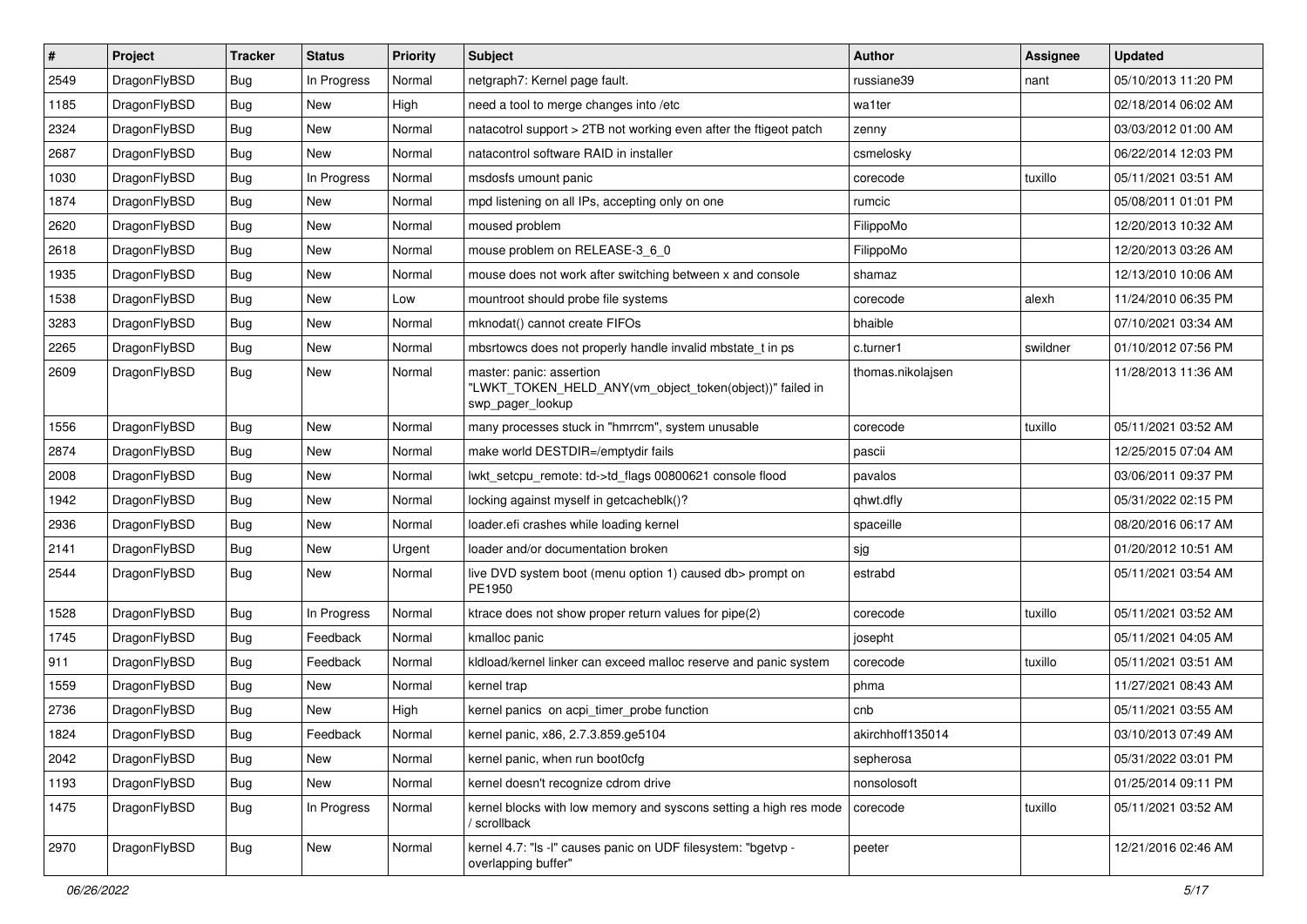| #    | Project      | <b>Tracker</b> | <b>Status</b> | <b>Priority</b> | Subject                                                                           | Author            | <b>Assignee</b> | <b>Updated</b>      |
|------|--------------|----------------|---------------|-----------------|-----------------------------------------------------------------------------------|-------------------|-----------------|---------------------|
| 1397 | DragonFlyBSD | Bug            | Feedback      | Normal          | jobs -I output inconsistency when called from script                              | Anonymous         | tuxillo         | 05/15/2022 05:07 AM |
| 1532 | DragonFlyBSD | Bug            | <b>New</b>    | Low             | jemalloc doesn't work on DragonFly                                                | hasso             | sjg             | 08/02/2011 01:14 AM |
| 2158 | DragonFlyBSD | <b>Bug</b>     | New           | Normal          | iwn panics with assertion on boot.                                                | eocallaghan       |                 | 10/24/2011 04:13 PM |
| 2735 | DragonFlyBSD | Bug            | <b>New</b>    | Urgent          | iwn panics SYSSASSERT                                                             | cnb               |                 | 05/11/2021 03:55 AM |
| 1949 | DragonFlyBSD | Bug            | New           | Normal          | iwn panic                                                                         | pavalos           |                 | 01/30/2011 03:21 AM |
| 2626 | DragonFlyBSD | Bug            | New           | Normal          | iwn driver drops with error: "firmware error 'iwn_intr: fatal firmware<br>error"" | rodyaj            |                 | 01/09/2014 05:50 AM |
| 1964 | DragonFlyBSD | Bug            | <b>New</b>    | Normal          | iwn (panic assertion : wlan_assert_serialized)                                    | sjmm.ptr          | josepht         | 02/01/2011 12:57 PM |
| 1474 | DragonFlyBSD | Bug            | <b>New</b>    | Normal          | ithread 1 unexpectedly rescheduled                                                | corecode          | tuxillo         | 05/11/2021 03:52 AM |
| 1867 | DragonFlyBSD | Bug            | <b>New</b>    | Normal          | it(4) motherboard and fan problems                                                | tuxillo           |                 | 07/08/2011 10:48 AM |
| 2972 | DragonFlyBSD | <b>Bug</b>     | New           | Normal          | ipfw3 "deny to me" does not work correctly                                        | mneumann          |                 | 12/27/2016 12:11 PM |
| 2788 | DragonFlyBSD | Bug            | New           | Normal          | ioctl GSLICEINFO: Not working for vnode slice                                     | mneumann          |                 | 02/12/2015 07:49 AM |
| 285  | DragonFlyBSD | <b>Bug</b>     | Feedback      | Low             | interrupt latency with re without ip address configured                           | thomas.nikolajsen |                 | 02/20/2014 10:30 AM |
| 3028 | DragonFlyBSD | <b>Bug</b>     | In Progress   | Normal          | installer: confusion of set/get disk encryption passphrase dialogs                | liweitianux       | tuxillo         | 06/03/2022 05:13 PM |
| 989  | DragonFlyBSD | <b>Bug</b>     | New           | Normal          | installer/fdisk trouble with wrapped values                                       | Discodestroyer    |                 | 02/18/2014 06:27 AM |
| 2182 | DragonFlyBSD | <b>Bug</b>     | New           | Normal          | if msk PHY FIFO underrun/overflow                                                 | nonsolosoft       |                 | 09/03/2012 06:39 AM |
| 1946 | DragonFlyBSD | Bug            | <b>New</b>    | Normal          | ieee80211 panic                                                                   | pavalos           | josepht         | 01/27/2011 06:00 PM |
| 2329 | DragonFlyBSD | <b>Bug</b>     | <b>New</b>    | Normal          | ibm x3550 & acpi                                                                  | ano               |                 | 06/03/2014 11:37 AM |
| 2598 | DragonFlyBSD | Bug            | New           | Normal          | i386 via USB Booting                                                              | mbzadegan         |                 | 10/21/2013 02:28 AM |
| 1714 | DragonFlyBSD | <b>Bug</b>     | <b>New</b>    | Low             | hwpmc                                                                             | alexh             | swildner        | 08/18/2012 02:03 PM |
| 2140 | DragonFlyBSD | <b>Bug</b>     | New           | High            | hammer_io_delallocate panic with 'duplicate entry' message                        | ttw               |                 | 10/07/2011 12:22 PM |
| 3316 | DragonFlyBSD | Bug            | New           | Normal          | hammer2_dirent_create() allows creating >1 dirents with the same<br>name          | tkusumi           |                 | 06/05/2022 12:35 PM |
| 1307 | DragonFlyBSD | <b>Bug</b>     | In Progress   | Normal          | hammer tid -2 shows unexpected result                                             | corecode          |                 | 10/18/2016 05:29 PM |
| 2857 | DragonFlyBSD | Bug            | <b>New</b>    | Normal          | hammer stalls via bitcoin-qt                                                      | tkusumi           |                 | 11/30/2015 06:52 AM |
| 2552 | DragonFlyBSD | <b>Bug</b>     | New           | Low             | hammer recovery should indicate progress                                          | phma              |                 | 05/03/2013 12:13 AM |
| 1984 | DragonFlyBSD | Bug            | New           | Normal          | hammer mount fails after crash - HAMMER: FIFO record bad head<br>signature        | thomas.nikolajsen |                 | 03/08/2011 06:57 PM |
| 2809 | DragonFlyBSD | Bug            | New           | Normal          | hammer mirror-stream                                                              | masu              |                 | 04/10/2015 12:33 AM |
| 2123 | DragonFlyBSD | Bug            | New           | Normal          | hammer is losing files                                                            | schmir            |                 | 08/30/2011 07:56 PM |
| 2387 | DragonFlyBSD | <b>Bug</b>     | New           | Normal          | hammer ignores -t during dedup                                                    | phma              |                 | 06/17/2012 12:30 PM |
| 2526 | DragonFlyBSD | <b>Bug</b>     | New           | Normal          | hammer cleanup doesn't run on first day of DST                                    | pavalos           |                 | 10/18/2016 05:28 PM |
| 1943 | DragonFlyBSD | <b>Bug</b>     | New           | Normal          | hammer assertion panic                                                            | peter             |                 | 12/27/2010 12:45 AM |
| 2124 | DragonFlyBSD | <b>Bug</b>     | New           | Normal          | getty repeating too quickly on port /dev/ttyv0                                    | sgeorge.ml        |                 | 09/01/2011 04:28 AM |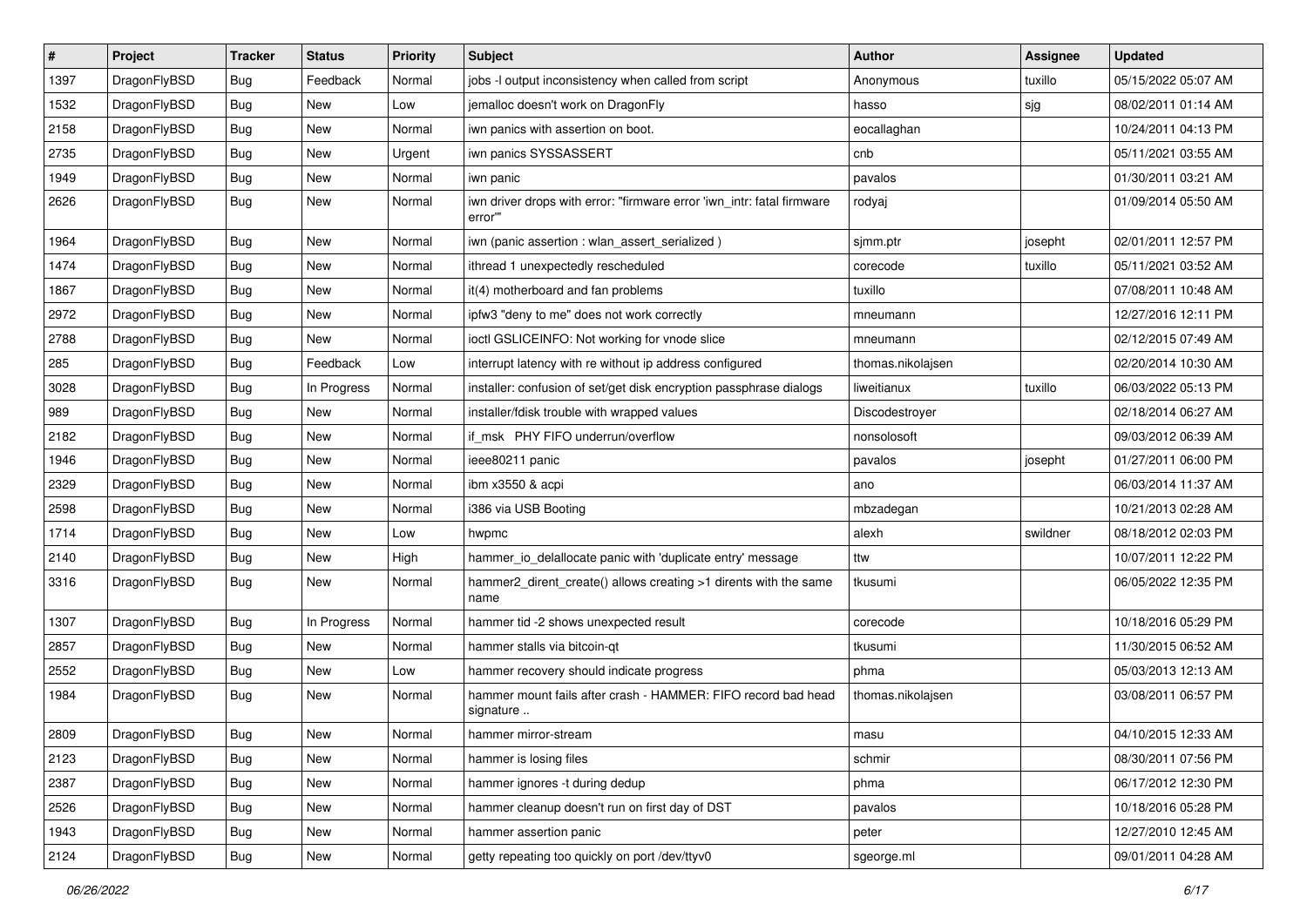| $\sharp$ | Project      | <b>Tracker</b> | <b>Status</b> | <b>Priority</b> | Subject                                                                                         | Author            | Assignee | <b>Updated</b>      |
|----------|--------------|----------------|---------------|-----------------|-------------------------------------------------------------------------------------------------|-------------------|----------|---------------------|
| 2282     | DragonFlyBSD | Bug            | In Progress   | Normal          | gdb segfaults with certain corefiles                                                            | tuxillo           |          | 01/18/2012 04:40 PM |
| 3222     | DragonFlyBSD | Bug            | <b>New</b>    | Normal          | gcc - undefined reference to '__atomic_load' (missing libatomic?)                               | mneumann          |          | 02/08/2020 02:45 AM |
| 331      | DragonFlyBSD | Bug            | In Progress   | Normal          | ftpsesame (aka Bridging S01E03)                                                                 | bastyaelvtars     |          | 03/09/2013 12:28 PM |
| 781      | DragonFlyBSD | Bug            | In Progress   | Normal          | fdisk uses wrong geometry on usb flash drives                                                   | corecode          | tuxillo  | 05/11/2021 03:50 AM |
| 2806     | DragonFlyBSD | Bug            | <b>New</b>    | Normal          | failed to configure a link-local address on ath0 (errno = 22)                                   | Chingyuan         |          | 05/25/2021 01:00 AM |
| 3011     | DragonFlyBSD | Bug            | In Progress   | Normal          | dragonfly/sys/dev/netif/re/re.c: suspicious code?                                               | dcb               |          | 07/29/2017 01:26 AM |
| 2886     | DragonFlyBSD | Bug            | <b>New</b>    | Normal          | dragonfly mail agent: sending a testmail causes high system load                                | worf              |          | 02/05/2016 05:53 AM |
| 1951     | DragonFlyBSD | Bug            | New           | Normal          | dma timeouts at phyaddr on a good hdd                                                           | peur.neu          |          | 01/04/2011 07:12 AM |
| 1547     | DragonFlyBSD | Bug            | In Progress   | Normal          | disklabel64 automatic sizing                                                                    | corecode          | tuxillo  | 05/11/2021 03:52 AM |
| 3141     | DragonFlyBSD | Bug            | New           | Normal          | dhclient blocks boot process                                                                    | rowo              |          | 12/16/2018 11:01 AM |
| 1579     | DragonFlyBSD | Bug            | Feedback      | Normal          | dfly 2.4.1 does not like HP DL360G4p and Smart Array 6400 with<br>MSA20                         | tomaz.borstnar    | tuxillo  | 06/02/2014 02:44 PM |
| 2082     | DragonFlyBSD | Bug            | <b>New</b>    | Normal          | dfbsd 2.10.1 amd64 - mc port build error with 'bmake bin-install'                               | sun-doctor        |          | 05/25/2011 07:18 PM |
| 2100     | DragonFlyBSD | Bug            | Feedback      | Normal          | devfs related panic                                                                             | sepherosa         | alexh    | 07/10/2011 02:29 PM |
| 1876     | DragonFlyBSD | Bug            | New           | Normal          | devfs in jail + logging out from console(ttyv1+) -> panic                                       | qhwt.dfly         | tuxillo  | 05/31/2022 03:24 PM |
| 2604     | DragonFlyBSD | Bug            | New           | Normal          | dell laptop does not boot with LATEST                                                           | isenmann          |          | 11/20/2013 02:07 AM |
| 2917     | DragonFlyBSD | Bug            | <b>New</b>    | Normal          | da8: reading primary partition table: error accessing offset<br>000000000000 for 512            | liweitianux       |          | 05/11/2021 08:43 PM |
| 3116     | DragonFlyBSD | Bug            | New           | Normal          | da0 detects on very big volume if to _remove_ usb install stick and<br>reboot on Intel NUC5PPYH | dpostolov         |          | 01/07/2018 09:40 PM |
| 2569     | DragonFlyBSD | Bug            | <b>New</b>    | Normal          | ctime NFS                                                                                       | ferney            |          | 08/11/2013 04:35 AM |
| 2319     | DragonFlyBSD | Bug            | New           | Normal          | crypt/passwd forward compat                                                                     | c.turner1         |          | 02/28/2012 12:39 PM |
| 2547     | DragonFlyBSD | Bug            | <b>New</b>    | High            | crashed while doing a dry run of pkg_rolling-replace                                            | phma              |          | 04/18/2013 10:40 PM |
| 3110     | DragonFlyBSD | Bug            | <b>New</b>    | Normal          | crash with ipfw3 under load                                                                     | bnegre82          |          | 12/09/2017 06:22 AM |
| 2621     | DragonFlyBSD | Bug            | New           | Normal          | core dump using cdrom                                                                           | nonsolosoft       |          | 12/27/2013 12:43 AM |
| 2712     | DragonFlyBSD | Bug            | <b>New</b>    | Normal          | connect(2) returns EINVAL when retrying after ECONNREFUSED                                      | jorisgio          |          | 08/14/2014 05:31 PM |
| 2389     | DragonFlyBSD | Bug            | <b>New</b>    | Normal          | computer crashed while listing processes                                                        | phma              |          | 06/18/2012 02:49 PM |
| 3240     | DragonFlyBSD | Bug            | New           | High            | compile error because of openssl with /usr/dports/security/rhash for<br>mysql 8 install         | <b>UlasSAYGIN</b> |          | 06/04/2020 08:05 AM |
| 1618     | DragonFlyBSD | <b>Bug</b>     | Feedback      | Normal          | collision for 'struct pmap' when using RPC and <sys user.h=""></sys>                            | carenas           |          | 05/11/2021 04:05 AM |
| 1127     | DragonFlyBSD | <b>Bug</b>     | Feedback      | Low             | cdrom drive not detected                                                                        | tgr               | corecode | 01/15/2015 08:55 AM |
| 2924     | DragonFlyBSD | <b>Bug</b>     | New           | Normal          | cat -v fails to tag characters in extended table with M- prefix with<br>some locales            | sevan             |          | 07/11/2016 07:18 AM |
| 1584     | DragonFlyBSD | <b>Bug</b>     | In Progress   | Normal          | can't use ssh from jail: debug1: read_passphrase: can't open<br>/dev/tty: Device busy           | corecode          | tuxillo  | 05/11/2021 03:53 AM |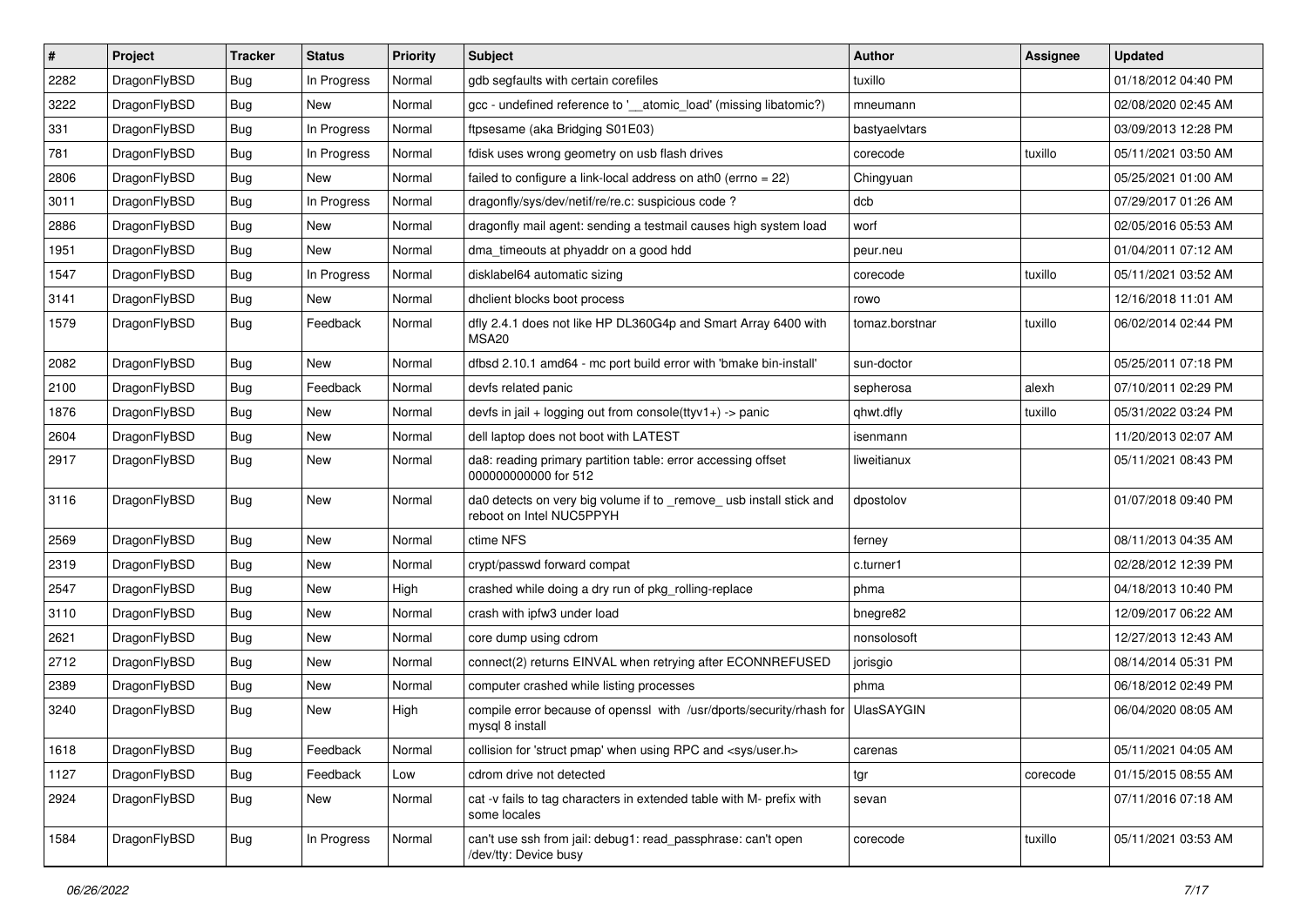| $\sharp$ | Project      | <b>Tracker</b> | <b>Status</b> | <b>Priority</b> | Subject                                                                                                   | Author          | <b>Assignee</b> | <b>Updated</b>      |
|----------|--------------|----------------|---------------|-----------------|-----------------------------------------------------------------------------------------------------------|-----------------|-----------------|---------------------|
| 1587     | DragonFlyBSD | Bug            | Feedback      | Normal          | can't gdb across fork                                                                                     | corecode        | tuxillo         | 05/11/2021 03:54 AM |
| 2531     | DragonFlyBSD | Bug            | New           | Normal          | camcontrol fails to disable APM                                                                           | m.lombardi85    |                 | 03/23/2013 12:28 PM |
| 2882     | DragonFlyBSD | Bug            | New           | Low             | bridge sends packets from individual interfaces                                                           | arcade@b1t.name |                 | 01/09/2016 12:43 PM |
| 3006     | DragonFlyBSD | Bug            | <b>New</b>    | Normal          | boot0cfg: panic in kern_udev.c in function _udev_dict_set_cstr when<br>installing in VirtualBox           | MichiGreat      |                 | 04/01/2017 02:22 PM |
| 2680     | DragonFlyBSD | Bug            | New           | Low             | boot0cfg update makes box unbootable                                                                      | herrgard        |                 | 06/10/2014 06:02 AM |
| 806      | DragonFlyBSD | Bug            | Feedback      | Normal          | boot error on MacBook                                                                                     | tralamazza      |                 | 06/04/2022 05:28 AM |
| 1525     | DragonFlyBSD | Bug            | New           | Normal          | boehm-gc problems                                                                                         | hasso           |                 | 10/13/2012 07:13 PM |
| 1442     | DragonFlyBSD | Bug            | New           | Normal          | blocking SIGSEGV and triggering a segment violation produces an<br>all CPU consuming process              | corecode        | tuxillo         | 05/11/2021 03:52 AM |
| 1246     | DragonFlyBSD | Bug            | <b>New</b>    | Normal          | bad resolution (monitor desync) with livedvd                                                              | Przem0l         |                 | 02/18/2014 06:29 AM |
| 3143     | DragonFlyBSD | <b>Bug</b>     | New           | Normal          | assertion "0" failed in hammer2 inode xop chain sync                                                      | cbin            |                 | 07/18/2018 12:50 PM |
| 2459     | DragonFlyBSD | Bug            | Feedback      | Normal          | apic problems with HP Probook 4510s                                                                       | thowe           |                 | 11/27/2021 08:22 AM |
| 1521     | DragonFlyBSD | <b>Bug</b>     | Feedback      | Normal          | amd64 2.4 livecd won't mount root at boot                                                                 | bolapara        |                 | 01/28/2018 03:45 AM |
| 1287     | DragonFlyBSD | Bug            | Feedback      | Normal          | altg configuration doesn't work                                                                           | corecode        | tuxillo         | 05/11/2021 03:51 AM |
| 2306     | DragonFlyBSD | Bug            | New           | Normal          | a crash starts the kernel debugger in text mode, but just reboots in X                                    | phma            |                 | 02/11/2012 08:02 PM |
| 2115     | DragonFlyBSD | <b>Bug</b>     | New           | Normal          | [msk] system freeze after receive some paquet                                                             | bsdsx           |                 | 08/22/2011 10:22 AM |
| 2878     | DragonFlyBSD | Bug            | New           | Low             | [fix] CCVER problem when using clang and cpu extensions<br>(intrinsics)                                   | arcade@b1t.name |                 | 06/24/2016 04:25 AM |
| 3226     | DragonFlyBSD | Bug            | <b>New</b>    | Normal          | Xorg freezes in vm: thread stuck in "objtrm1"                                                             | peeter          |                 | 04/08/2020 02:10 AM |
| 2311     | DragonFlyBSD | Bug            | New           | Normal          | Xorg crash having something to do with drm                                                                | phma            |                 | 02/22/2012 09:59 AM |
| 2808     | DragonFlyBSD | Bug            | <b>New</b>    | Normal          | X freeze by switching between X and VT - results in black screen                                          | lukesky333      |                 | 05/11/2021 03:55 AM |
| 3284     | DragonFlyBSD | Bug            | <b>New</b>    | Normal          | Wrong towlower() result for U+038A                                                                        | bhaible         |                 | 07/10/2021 03:34 AM |
| 2360     | DragonFlyBSD | <b>Bug</b>     | In Progress   | Normal          | Wishlist: virtio driver import                                                                            | vsrinivas       |                 | 06/04/2022 04:16 AM |
| 3302     | DragonFlyBSD | <b>Bug</b>     | <b>New</b>    | Normal          | Will not boot on System76 Lemur Pro (lemp10)                                                              | piecuch         |                 | 11/03/2021 10:21 AM |
| 2125     | DragonFlyBSD | Bug            | New           | Normal          | Weird garbage in dmesg                                                                                    | herrgard        |                 | 08/30/2011 08:04 PM |
| 341      | DragonFlyBSD | <b>Bug</b>     | New           | Normal          | Vinum erroneously repors devices as busy                                                                  | corecode        | swildner        | 01/21/2012 04:50 AM |
| 2631     | DragonFlyBSD | Bug            | In Progress   | Low             | Verify library versioning current with full package build and switch it<br>on (after publishing packages) | tuxillo         |                 | 05/11/2021 04:06 AM |
| 293      | DragonFlyBSD | <b>Bug</b>     | Feedback      | Low             | Various updates to the handbook                                                                           | victor          | victor          | 03/10/2013 04:46 AM |
| 2622     | DragonFlyBSD | <b>Bug</b>     | New           | Normal          | VAIO FIT15E fn keys support                                                                               | nonsolosoft     |                 | 12/31/2013 01:31 AM |
| 1390     | DragonFlyBSD | <b>Bug</b>     | In Progress   | Normal          | Use id_t type for {get,set}priority()                                                                     | Anonymous       | tuxillo         | 07/05/2019 02:18 AM |
| 2316     | DragonFlyBSD | <b>Bug</b>     | New           | Normal          | Ungraceful invalid password handling for adding a new user in the<br>installer                            | rune            |                 | 04/27/2012 11:23 PM |
| 998      | DragonFlyBSD | Bug            | In Progress   | Normal          | Unconfiguring a vn while it is mounted                                                                    | rumcic          | tuxillo         | 05/11/2021 04:00 AM |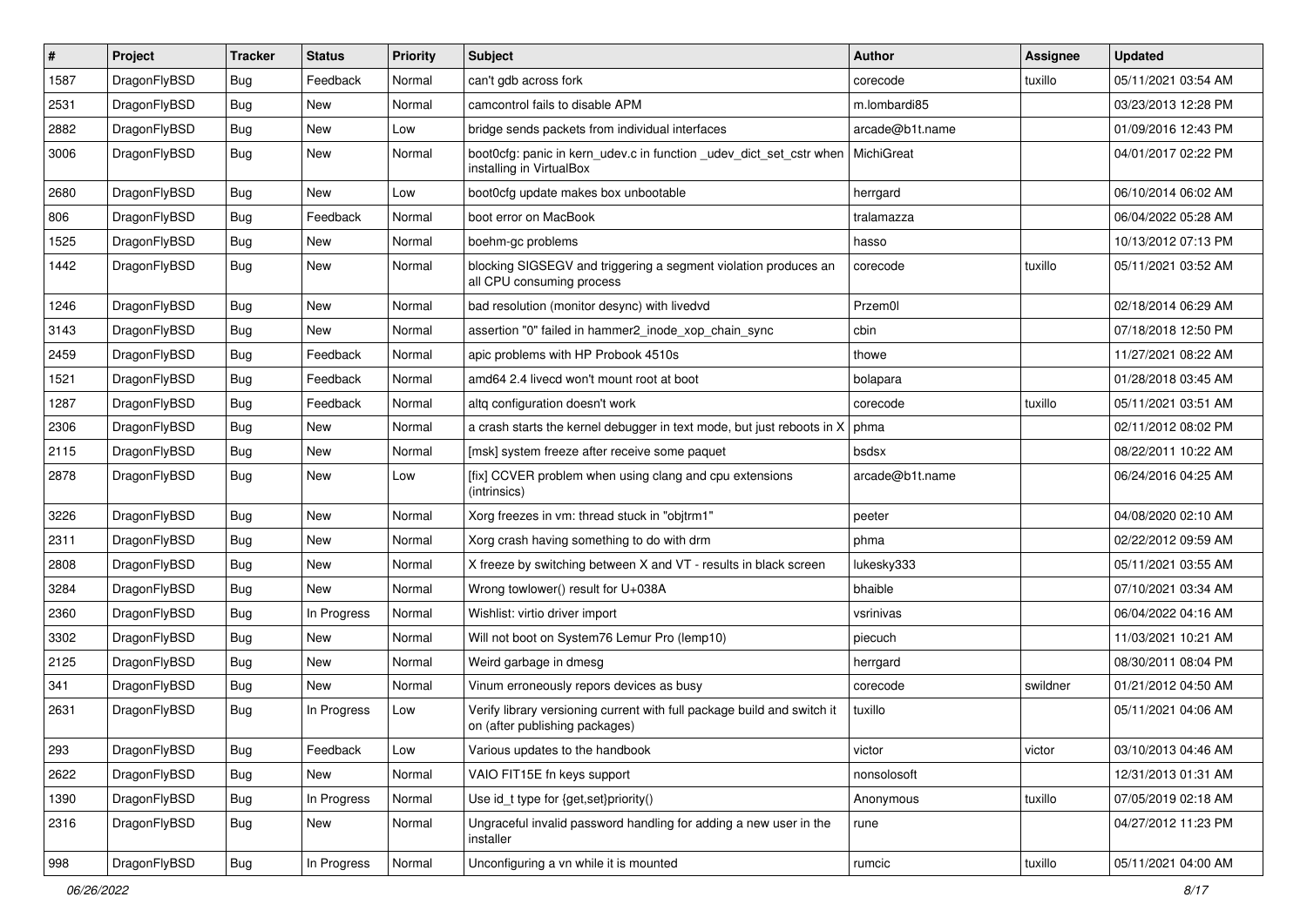| #    | Project      | <b>Tracker</b> | <b>Status</b> | <b>Priority</b> | Subject                                                                                                                                                  | <b>Author</b>   | Assignee | <b>Updated</b>      |
|------|--------------|----------------|---------------|-----------------|----------------------------------------------------------------------------------------------------------------------------------------------------------|-----------------|----------|---------------------|
| 1560 | DragonFlyBSD | <b>Bug</b>     | Feedback      | Normal          | Unable to modify partition table on ThinkPad T61p during install                                                                                         | rehsack         |          | 01/15/2015 08:57 AM |
| 1454 | DragonFlyBSD | <b>Bug</b>     | Feedback      | Normal          | Unable to boot from external USB DVD drive                                                                                                               | elekktretterr   |          | 05/11/2021 04:01 AM |
| 2675 | DragonFlyBSD | <b>Bug</b>     | <b>New</b>    | Low             | Ultimate N WiFi Link 5300 get iwn intr: fatal firmware error on 5GHz                                                                                     | revuwa          |          | 05/11/2021 04:07 AM |
| 2061 | DragonFlyBSD | <b>Bug</b>     | New           | Normal          | USB keyboard boot panic                                                                                                                                  | sjg             |          | 05/04/2012 12:20 AM |
| 2077 | DragonFlyBSD | <b>Bug</b>     | <b>New</b>    | Normal          | USB devices conflicting                                                                                                                                  | srussell        |          | 05/17/2011 05:12 PM |
| 846  | DragonFlyBSD | <b>Bug</b>     | Feedback      | Normal          | USB bugs:usb mouse can't used!                                                                                                                           | frankning       |          | 01/15/2015 08:36 AM |
| 2802 | DragonFlyBSD | <b>Bug</b>     | <b>New</b>    | Normal          | USB Wifi urtwn0 crash from cd boot                                                                                                                       | opvalues        |          | 03/10/2015 01:07 AM |
| 3139 | DragonFlyBSD | <b>Bug</b>     | <b>New</b>    | Normal          | USB Mouse Does Not Work in DragonflyBSD guest on VirtualBox                                                                                              | chiguy1256      |          | 06/24/2018 10:14 PM |
| 1613 | DragonFlyBSD | <b>Bug</b>     | Feedback      | Normal          | USB Keyboard not working on master                                                                                                                       | elekktretterr   |          | 05/11/2021 04:05 AM |
| 2822 | DragonFlyBSD | <b>Bug</b>     | <b>New</b>    | Normal          | USB 3.0 stick throws "reading primary partition table: error<br>accessing offset 000[] for 152" error, while the stick works on any<br>other OS I tested | revuwa          | profmakx | 06/29/2015 05:56 AM |
| 3311 | DragonFlyBSD | Bug            | <b>New</b>    | Low             | TrueCrypt support may cause kernel crash                                                                                                                 | arcade@b1t.name |          | 04/29/2022 06:19 AM |
| 2153 | DragonFlyBSD | Bug            | <b>New</b>    | Normal          | Too many unuseful warnings at boot                                                                                                                       | juanfra684      |          | 10/18/2011 10:16 PM |
| 2371 | DragonFlyBSD | <b>Bug</b>     | <b>New</b>    | Normal          | Timezone problem with America/Sao_Paulo                                                                                                                  | raitech         |          | 05/17/2012 01:42 PM |
| 1982 | DragonFlyBSD | <b>Bug</b>     | New           | Low             | There is no linuxulator on x86-64                                                                                                                        | herrgard        |          | 05/31/2022 02:25 PM |
| 2820 | DragonFlyBSD | <b>Bug</b>     | <b>New</b>    | Normal          | TP-Link USB Wi-Fi adapter cannot be reattached to the system                                                                                             | shamaz          |          | 05/22/2015 09:45 PM |
| 3157 | DragonFlyBSD | Bug            | <b>New</b>    | Normal          | TP-Link UE300 not working in 5.2-RELEASE                                                                                                                 | tuxillo         |          | 11/15/2018 02:08 PM |
| 2391 | DragonFlyBSD | <b>Bug</b>     | In Progress   | Normal          | System lock with ahci and acpi enabled on ATI RS690 chipset with<br>SMB600 sata controller                                                               | jorisgio        | vadaszi  | 06/03/2015 03:51 PM |
| 2308 | DragonFlyBSD | Bug            | <b>New</b>    | Normal          | System freeze when unloading snd_hda                                                                                                                     | jaydg           |          | 02/19/2012 07:15 AM |
| 1884 | DragonFlyBSD | <b>Bug</b>     | <b>New</b>    | Normal          | System completely freezes while listening music (devbuf: malloc<br>limit exceeded)                                                                       | shamaz          |          | 01/24/2011 05:00 PM |
| 2529 | DragonFlyBSD | <b>Bug</b>     | New           | Low             | Sundance network adapter is not detected and attached                                                                                                    | kworr           |          | 03/25/2013 02:29 AM |
| 1336 | DragonFlyBSD | <b>Bug</b>     | In Progress   | Normal          | Still looking for reports of missed directory entries w/ HAMMER                                                                                          | dillon          |          | 05/11/2021 04:00 AM |
| 1313 | DragonFlyBSD | <b>Bug</b>     | <b>New</b>    | Low             | Signal code in kernel needs major overhaul (signal queues,<br>si_code, si_addr)                                                                          | hasso           |          | 05/11/2021 04:00 AM |
| 3318 | DragonFlyBSD | Bug            | In Progress   | Normal          | Segmenation fault when a process resumed with checkpt exits                                                                                              | zabolekar       | tuxillo  | 06/18/2022 08:24 AM |
| 2094 | DragonFlyBSD | <b>Bug</b>     | <b>New</b>    | Normal          | Segfault when gdb printing backtrace from core dump                                                                                                      | greenrd         |          | 06/25/2011 04:14 PM |
| 3278 | DragonFlyBSD | <b>Bug</b>     | New           | Normal          | Second screen image is distorted                                                                                                                         | arcade@b1t.name |          | 07/10/2021 03:36 AM |
| 2731 | DragonFlyBSD | Bug            | In Progress   | Normal          | Screen full of random colors when starting Xorg with Intel Haswell<br>HD Graphics P4600                                                                  | jkatzmaier      |          | 11/12/2014 04:08 PM |
| 3243 | DragonFlyBSD | <b>Bug</b>     | New           | Normal          | SMART status not reported properly for SSD disks                                                                                                         | daftaupe        |          | 09/09/2020 11:03 PM |
| 1194 | DragonFlyBSD | Bug            | New           | Normal          | SCSI errors while trying to copy photos from my camera                                                                                                   | elekktretterr   |          | 01/14/2015 04:39 PM |
| 2587 | DragonFlyBSD | <b>Bug</b>     | New           | Normal          | SATA DVD writer not detected by DragonFly                                                                                                                | srussell        |          | 09/04/2020 08:55 AM |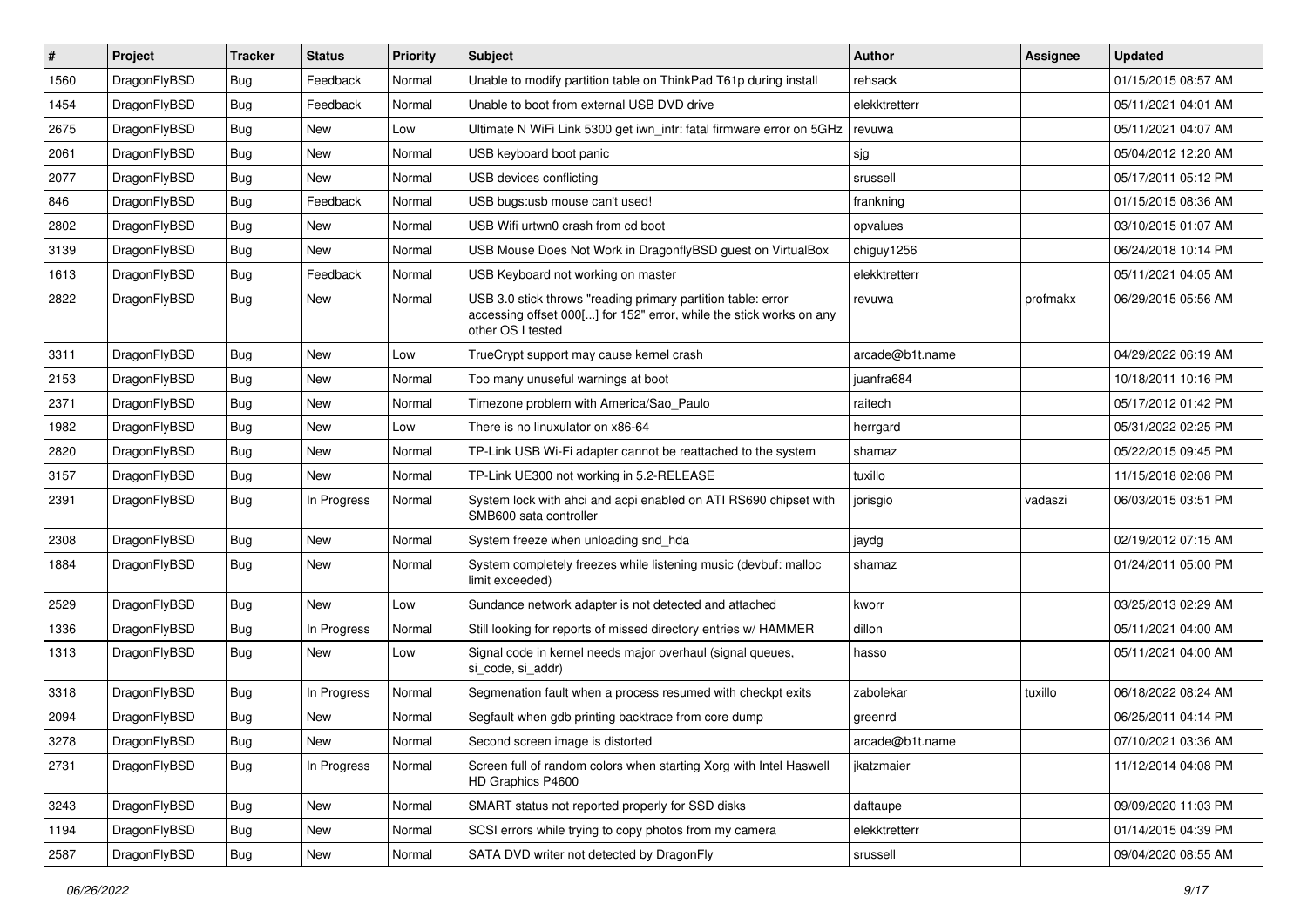| $\pmb{\#}$ | Project      | <b>Tracker</b> | <b>Status</b> | <b>Priority</b> | Subject                                                                                         | Author        | <b>Assignee</b> | <b>Updated</b>      |
|------------|--------------|----------------|---------------|-----------------|-------------------------------------------------------------------------------------------------|---------------|-----------------|---------------------|
| 2095       | DragonFlyBSD | Bug            | New           | Low             | Running installer post-install: Unsupported DFUI transport "                                    | greenrd       |                 | 06/26/2011 09:20 AM |
| 3300       | DragonFlyBSD | Bug            | New           | Normal          | Running Xvnc from TigerVNC package through the INETD daemon<br>in TCP WAIT mode fails hard      | adrian        |                 | 01/08/2022 04:25 AM |
| 3029       | DragonFlyBSD | Bug            | <b>New</b>    | Normal          | Running DflyBSD 4.8 on FreeBSD bhyve as a guest                                                 | iron          |                 | 05/13/2022 04:33 AM |
| 3298       | DragonFlyBSD | Bug            | New           | Normal          | Running "w" and having logged in via XDM through VNC, "w" prints<br>an extra error message      | piecuch       |                 | 10/25/2021 09:16 AM |
| 2629       | DragonFlyBSD | Bug            | <b>New</b>    | Normal          | Replace gcc44 with llvm34, clang34, and libc++                                                  | tuxillo       |                 | 06/02/2014 02:30 PM |
| 2509       | DragonFlyBSD | Bug            | New           | Normal          | Redefinition of DIRBLKSIZ in restore(8)                                                         | swildner      |                 | 06/04/2022 04:40 AM |
| 2819       | DragonFlyBSD | Bug            | In Progress   | Normal          | Random micro system freezes after a week of uptime                                              | ftigeot       | dillon          | 08/16/2015 08:46 PM |
| 2288       | DragonFlyBSD | Bug            | Feedback      | Normal          | Random IO performance loss introduced since January 1st                                         | lentferj      |                 | 01/23/2013 04:21 PM |
| 3134       | DragonFlyBSD | Bug            | New           | Normal          | RFC 3021 (/31 networks) appear to be unsupported                                                | jailbird      |                 | 05/16/2018 11:03 PM |
| 2881       | DragonFlyBSD | Bug            | <b>New</b>    | Normal          | Pulseaudio hangs/resets system when starting X11                                                | mneumann      |                 | 01/09/2016 03:08 AM |
| 3117       | DragonFlyBSD | Bug            | New           | Normal          | Problem with colours if "intel" video-driver used                                               | dpostolov     |                 | 01/07/2018 11:35 PM |
| 1668       | DragonFlyBSD | Bug            | Feedback      | Normal          | Power button not working                                                                        | elekktretterr |                 | 03/10/2013 06:22 AM |
| 2617       | DragonFlyBSD | Bug            | Feedback      | Normal          | Possible issue with wireless mouse on 3.6 release                                               | FilippoMo     |                 | 01/14/2015 03:42 PM |
| 2020       | DragonFlyBSD | Bug            | New           | Low             | Port brcm80211 driver from Linux to DragonFly BSD                                               | studer        |                 | 03/05/2011 10:54 PM |
| 884        | DragonFlyBSD | <b>Bug</b>     | In Progress   | High            | Performance/memory problems under filesystem IO load                                            | hasso         |                 | 05/11/2021 03:50 AM |
| 2092       | DragonFlyBSD | Bug            | New           | Normal          | Panic: Bad link elm 0x next->prev != elm                                                        | masterblaster | dillon          | 12/04/2011 12:49 PM |
| 1860       | DragonFlyBSD | <b>Bug</b>     | Feedback      | Normal          | Panic while creating UFS fs on vn(4) for initrd                                                 | matthias      |                 | 02/29/2012 07:16 AM |
| 2641       | DragonFlyBSD | Bug            | New           | Normal          | Panic when loading natapci as module                                                            | tuxillo       |                 | 05/11/2021 03:54 AM |
| 1873       | DragonFlyBSD | Bug            | New           | Normal          | Panic upon usb mouse detach and reattaching                                                     | rumcic        |                 | 02/01/2011 09:53 AM |
| 1250       | DragonFlyBSD | Bug            | Feedback      | Normal          | Panic upon plugging an USB flash drive into the machine                                         | rumcic        |                 | 03/10/2013 05:17 AM |
| 1939       | DragonFlyBSD | Bug            | New           | Normal          | Panic on nightly build and stress test box                                                      | lentferj      |                 | 12/18/2010 08:41 AM |
| 2081       | DragonFlyBSD | Bug            | Feedback      | Normal          | Panic on device "detach" / "failure"                                                            | vsrinivas     |                 | 02/29/2012 07:11 AM |
| 2071       | DragonFlyBSD | Bug            | New           | High            | Panic on assertion: (int)(flg->seq - seq) > 0 in hammer_flusher_flush<br>after inode error      | vsrinivas     |                 | 06/12/2011 07:59 AM |
| 2812       | DragonFlyBSD | Bug            | <b>New</b>    | Normal          | Panic on Intel DE3815TYKHE                                                                      | tmorp         |                 | 05/14/2015 03:14 PM |
| 2037       | DragonFlyBSD | Bug            | Feedback      | Normal          | Panic Bad link elm while building packages                                                      | ftigeot       | dillon          | 04/21/2011 07:20 AM |
| 1580       | DragonFlyBSD | <b>Bug</b>     | Feedback      | Normal          | Panic (Fatal trap 12: page fault while in kernel mode) while playing<br>with pf and netif names | rumcic        |                 | 12/21/2018 01:21 AM |
| 1428       | DragonFlyBSD | Bug            | Feedback      | Low             | POSIX.1e implementation is too old                                                              | hasso         | tuxillo         | 05/11/2021 04:00 AM |
| 3199       | DragonFlyBSD | <b>Bug</b>     | New           | Normal          | PFS label not found panic                                                                       | tse           |                 | 08/21/2019 03:51 AM |
| 3101       | DragonFlyBSD | Bug            | New           | Low             | PFI CGI install not working in dragonflybsd 5.0.1 USB install                                   | bnegre82      |                 | 05/11/2021 04:14 AM |
| 2161       | DragonFlyBSD | <b>Bug</b>     | New           | Normal          | Outdated xorg.conf file gets installed into etc and screws up mouse                             | eocallaghan   |                 | 10/27/2011 01:51 PM |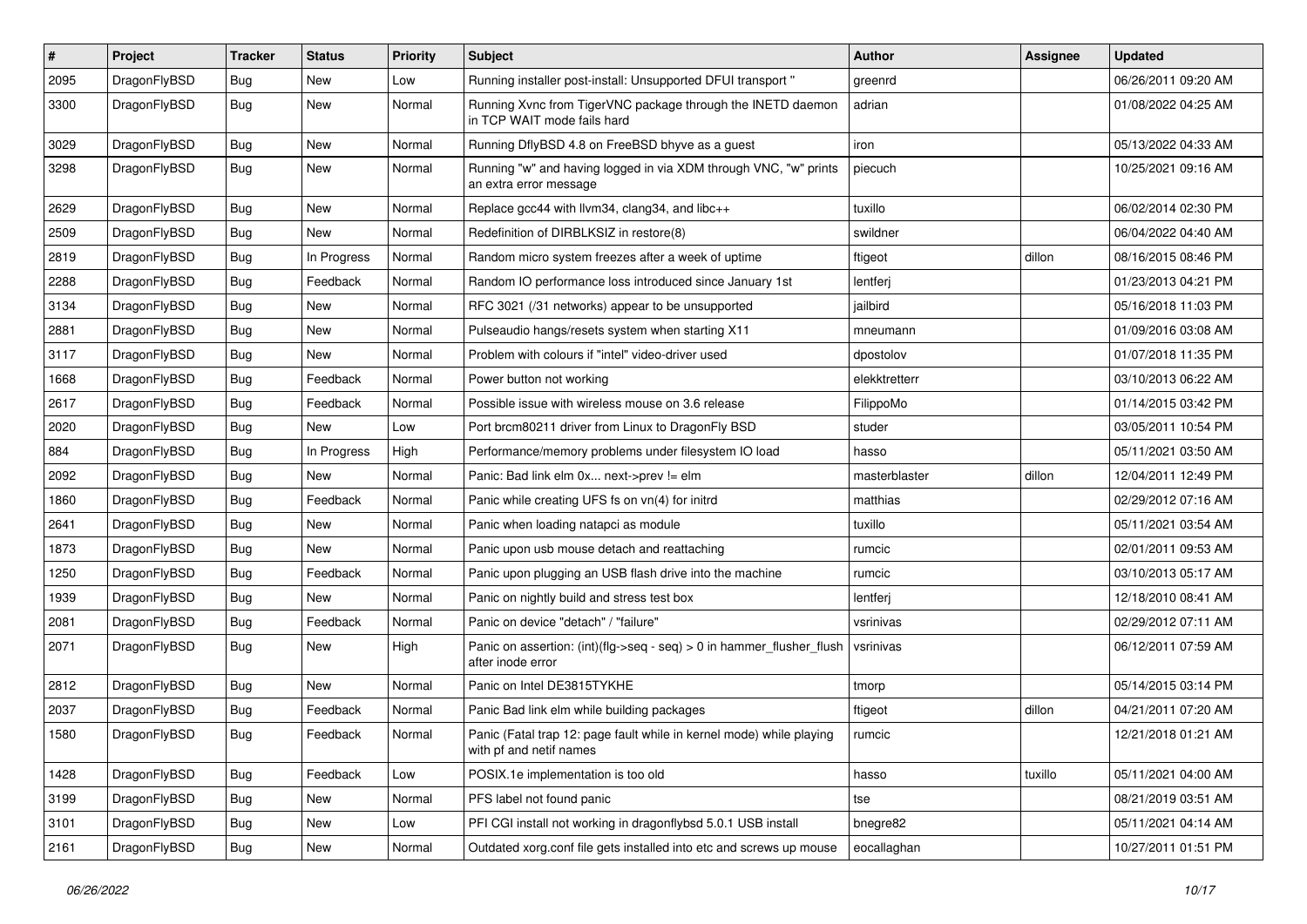| $\sharp$ | Project      | <b>Tracker</b> | <b>Status</b> | <b>Priority</b> | Subject                                                                                   | Author        | Assignee  | <b>Updated</b>      |
|----------|--------------|----------------|---------------|-----------------|-------------------------------------------------------------------------------------------|---------------|-----------|---------------------|
| 2828     | DragonFlyBSD | <b>Bug</b>     | New           | High            | On AMD APUs and Bulldozer CPUs, the machdep.cpu_idle_hlt<br>sysctl should be 3 by default | vadaszi       | vadaszi   | 05/11/2021 04:07 AM |
| 2051     | DragonFlyBSD | <b>Bug</b>     | New           | Normal          | No ipv6 lan route entry created on 2.10                                                   | ftigeot       |           | 04/21/2011 10:37 AM |
| 1774     | DragonFlyBSD | Bug            | New           | Normal          | New IP header cleanup branch available for testing                                        | dillon        |           | 05/15/2022 10:59 AM |
| 3317     | DragonFlyBSD | Bug            | In Progress   | Normal          | Network vtnet0 not working on Hetzner cloud                                               | mneumann      |           | 06/18/2022 03:55 AM |
| 679      | DragonFlyBSD | Bug            | New           | Low             | Netgraph backward compatibility for old *LEN constants                                    | nant          | nant      | 02/18/2014 05:45 AM |
| 3310     | DragonFlyBSD | Bug            | In Progress   | Normal          | NVMM+QEMU fail to boot with UEFI: Mem Assist Failed<br>[gpa=0xfffffff0]                   | liweitianux   |           | 01/11/2022 03:22 PM |
| 2496     | DragonFlyBSD | Bug            | <b>New</b>    | Normal          | NTFS malloc limit exceeded                                                                | plasmob       | tuxillo   | 02/19/2013 08:47 AM |
| 1695     | DragonFlyBSD | Bug            | New           | Normal          | NFS-related system breakdown                                                              | Anonymous     |           | 04/10/2014 12:35 AM |
| 3111     | DragonFlyBSD | Bug            | In Progress   | High            | Mouse lags every second heavily under X11                                                 | mneumann      |           | 12/12/2017 09:46 PM |
| 1463     | DragonFlyBSD | Bug            | New           | Normal          | Mountroot before drives are initialized                                                   | elekktretterr |           | 12/07/2010 01:30 PM |
| 2887     | DragonFlyBSD | Bug            | New           | Low             | Missing extattr_namespace_to_string and<br>extattr_string_to_namespace functions          | rubenk        |           | 02/06/2016 05:09 AM |
| 1456     | DragonFlyBSD | Bug            | Feedback      | Normal          | Microsoft wireless desktop problems                                                       | elekktretterr |           | 01/15/2015 08:34 AM |
| 385      | DragonFlyBSD | Bug            | Feedback      | Low             | Mail archive address removal                                                              | justin        | justin    | 03/09/2013 11:24 AM |
| 3165     | DragonFlyBSD | Bug            | New           | Normal          | Looping at boot time                                                                      | gop           |           | 12/28/2018 01:04 PM |
| 1502     | DragonFlyBSD | Bug            | In Progress   | Normal          | Lock while deleting files from nohistory HAMMER directories                               | hasso         |           | 03/10/2013 04:28 AM |
| 168      | DragonFlyBSD | Bug            | In Progress   | Normal          | Livelocked limit engaged while trying to setup IPW wireless                               | mschacht      | sepherosa | 05/11/2021 04:05 AM |
| 1591     | DragonFlyBSD | <b>Bug</b>     | Feedback      | Normal          | Lenovo X301 hangs with AHCI Driver CMD TIMEOUT<br>STS=d0 <bsy></bsy>                      | eocallaghan   |           | 05/11/2021 04:05 AM |
| 2414     | DragonFlyBSD | <b>Bug</b>     | In Progress   | Normal          | Lenovo S10 acpi freeze (not new)                                                          | davshao       |           | 05/11/2021 04:13 AM |
| 2396     | DragonFlyBSD | <b>Bug</b>     | Feedback      | High            | Latest 3.1 development version core dumps while destroying master<br><b>PFS</b>           | sgeorge       |           | 01/23/2013 04:10 PM |
| 2004     | DragonFlyBSD | Bug            | New           | Normal          | LWKT_WAIT_IPIQ panic                                                                      | steve         |           | 03/08/2011 05:46 PM |
| 1899     | DragonFlyBSD | Bug            | <b>New</b>    | Normal          | Keyboard doesn't work                                                                     | fransm        |           | 05/15/2022 03:32 PM |
| 3218     | DragonFlyBSD | Bug            | New           | Normal          | Kernel panics are not sent to comconsole when booted over EFI                             | mqudsi        |           | 12/02/2019 08:52 PM |
| 2421     | DragonFlyBSD | <b>Bug</b>     | New           | High            | Kernel panic: vm_fault: page 0xc0f70000 not busy!                                         | lentferj      |           | 10/03/2012 08:16 AM |
| 2052     | DragonFlyBSD | <b>Bug</b>     | New           | Normal          | Kernel panic: CPU APIC ID out of range                                                    | Anonymous     |           | 05/02/2011 11:06 AM |
| 3129     | DragonFlyBSD | <b>Bug</b>     | I New         | High            | Kernel panic with 5.2.0 on A2SDi-4C-HLN4F                                                 | stateless     |           | 04/24/2018 12:50 AM |
| 3224     | DragonFlyBSD | Bug            | New           | Normal          | Kernel panic when trying to ping6                                                         | zhtw          |           | 03/08/2020 08:55 AM |
| 3235     | DragonFlyBSD | <b>Bug</b>     | New           | Normal          | Kernel panic in devfs vnops.c                                                             | mneumann      |           | 04/28/2020 07:00 AM |
| 2891     | DragonFlyBSD | <b>Bug</b>     | New           | Normal          | Kernel panic in IEEE802.11 related code                                                   | shamaz        |           | 05/29/2016 05:49 PM |
| 1594     | DragonFlyBSD | <b>Bug</b>     | <b>New</b>    | Normal          | Kernel panic during boot from Live CD on Dell E6400                                       | bodie         |           | 05/11/2021 03:54 AM |
| 3247     | DragonFlyBSD | <b>Bug</b>     | New           | Normal          | Kernel panic doing nothing much                                                           | phma          |           | 09/12/2020 11:40 PM |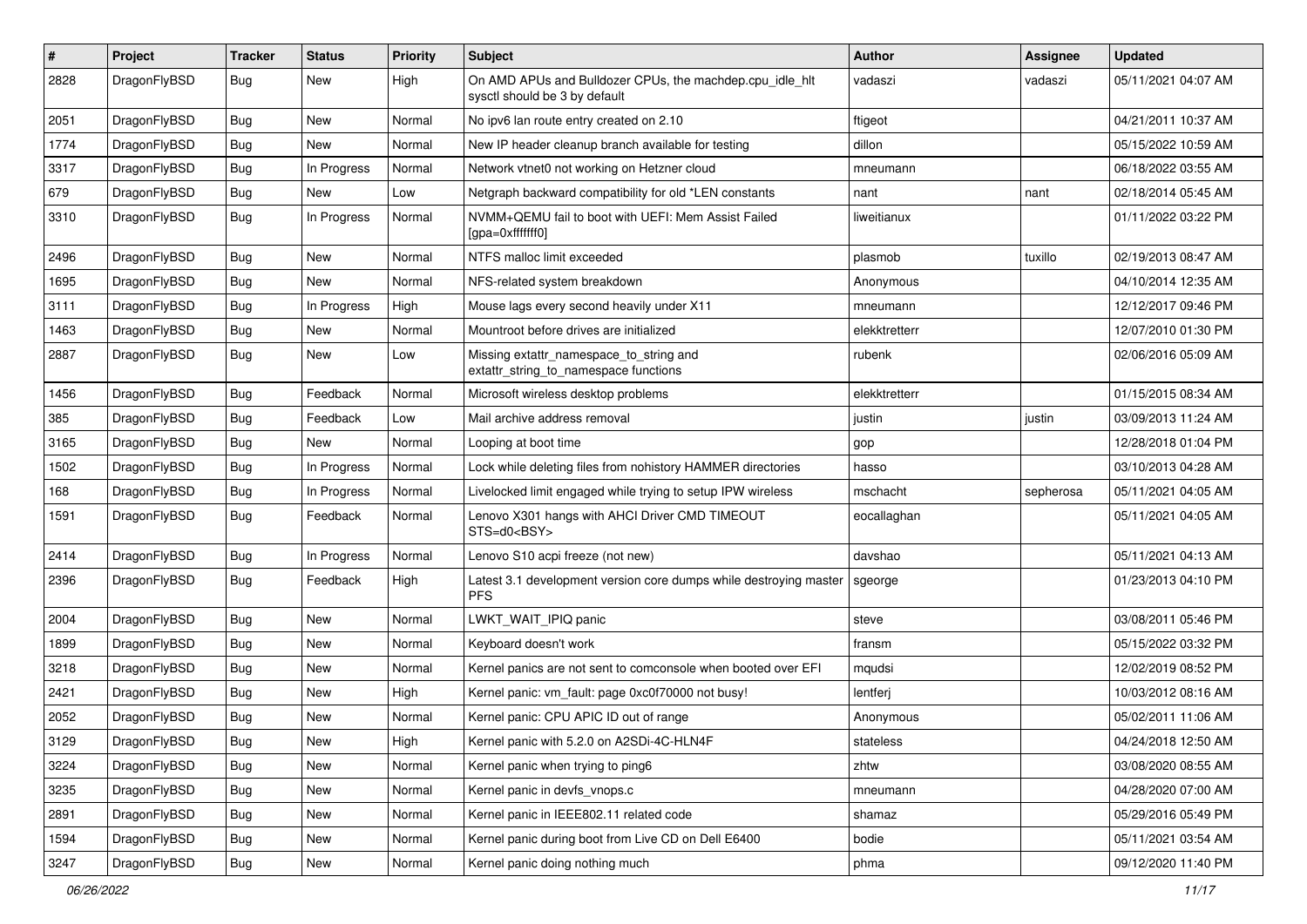| ∦    | Project      | <b>Tracker</b> | <b>Status</b> | <b>Priority</b> | Subject                                                                                                                                                     | Author       | Assignee | <b>Updated</b>      |
|------|--------------|----------------|---------------|-----------------|-------------------------------------------------------------------------------------------------------------------------------------------------------------|--------------|----------|---------------------|
| 2250 | DragonFlyBSD | Bug            | <b>New</b>    | Normal          | Kernel panic                                                                                                                                                | adamk        |          | 11/23/2018 01:10 AM |
| 2473 | DragonFlyBSD | <b>Bug</b>     | New           | Normal          | Kernel crash when trying to up the wpi0 device (Dfly<br>v3.3.0.758.g47388-DEVELOPMENT)                                                                      | tomaz        |          | 02/24/2014 08:50 AM |
| 3280 | DragonFlyBSD | Bug            | New           | Normal          | KMS console and i915(4) not working in 6.0                                                                                                                  | cmusser      |          | 07/10/2021 03:35 AM |
| 3269 | DragonFlyBSD | Bug            | In Progress   | Normal          | Is double-buffer'd buf still required by HAMMER2?                                                                                                           | tkusumi      |          | 05/12/2021 04:09 PM |
| 1486 | DragonFlyBSD | <b>Bug</b>     | Feedback      | Normal          | Interrupt storm related to SATA DVD device                                                                                                                  | hasso        |          | 05/11/2021 04:01 AM |
| 2994 | DragonFlyBSD | Bug            | <b>New</b>    | Normal          | Intermittent boot hangs after git: hammer - HAMMER Version 7                                                                                                | davshao      |          | 03/30/2017 02:06 PM |
| 3120 | DragonFlyBSD | <b>Bug</b>     | New           | Normal          | Intel AC 8260 firmware does not load                                                                                                                        | Vintodrimmer |          | 08/28/2018 03:30 AM |
| 2859 | DragonFlyBSD | Bug            | <b>New</b>    | Low             | Installer configuration menu always highlights "Select timezone", no<br>matter which step was last completed.                                               | cgag         |          | 12/02/2015 01:54 PM |
| 2858 | DragonFlyBSD | Bug            | <b>New</b>    | Low             | Installer "Local or UTC" question should have "No" selected by<br>default.                                                                                  | cgag         |          | 12/02/2015 01:18 PM |
| 1144 | DragonFlyBSD | <b>Bug</b>     | Feedback      | Normal          | Incorrect clock under KVM                                                                                                                                   | msylvan      |          | 03/09/2013 01:17 PM |
| 1836 | DragonFlyBSD | <b>Bug</b>     | New           | Normal          | Incorrect TCP checksum show up in tcpdump                                                                                                                   | robgar1      |          | 05/15/2022 11:22 AM |
| 2535 | DragonFlyBSD | Bug            | <b>New</b>    | Normal          | Imap processes apparentlt blocked on disk I/O                                                                                                               | ftigeot      |          | 04/02/2013 09:31 AM |
| 1882 | DragonFlyBSD | <b>Bug</b>     | New           | Low             | Idea for handling new USB vendor/device codes                                                                                                               | bmk          |          | 10/20/2010 12:15 PM |
| 1718 | DragonFlyBSD | Bug            | Feedback      | Normal          | IDE disk drive not detected by x86 64 2.6.1 Live CD                                                                                                         | bcox         |          | 11/27/2021 08:25 AM |
| 3215 | DragonFlyBSD | Bug            | <b>New</b>    | Normal          | Hang in tcdrain(3) after write(3)                                                                                                                           | noloader     |          | 11/25/2019 03:08 PM |
| 2738 | DragonFlyBSD | Bug            | <b>New</b>    | Normal          | Hammer: Strange behavior when trying to recover old version of<br>moved file                                                                                | roland       |          | 11/20/2014 08:02 AM |
| 1330 | DragonFlyBSD | Bug            | Feedback      | Normal          | Hammer, usb disk, SYNCHRONIZE CACHE failure                                                                                                                 | josepht      |          | 06/02/2014 04:56 AM |
| 2915 | DragonFlyBSD | <b>Bug</b>     | New           | High            | Hammer mirror-copy problem                                                                                                                                  | t_dfbsd      |          | 08/25/2016 05:28 AM |
| 3194 | DragonFlyBSD | Bug            | <b>New</b>    | High            | Hammer kernel crash on mirror-stream of PFS after upgrade<br>(assertion "cursor->flags &<br>HAMMER_CURSOR_ITERATE_CHECK" failed in<br>hammer_btree_iterate) | Anonymous    |          | 06/29/2019 01:32 PM |
| 1469 | DragonFlyBSD | <b>Bug</b>     | In Progress   | Normal          | Hammer history security concern                                                                                                                             | corecode     | tuxillo  | 05/11/2021 03:52 AM |
| 1907 | DragonFlyBSD | Bug            | <b>New</b>    | Normal          | Hammer crash in hammer_flusher_flush()                                                                                                                      | swildner     |          | 11/11/2010 05:07 AM |
| 2347 | DragonFlyBSD | Bug            | Feedback      | High            | Hammer PFSes destroy does not give back full space allocated to<br><b>PFS</b>                                                                               | sgeorge      |          | 07/19/2012 01:11 AM |
| 2852 | DragonFlyBSD | <b>Bug</b>     | New           | Normal          | Hammer File System - hangs on undo during system boot / mount -<br>will not recover on DragonFlyBSD newer than 3.6.0                                        | abale        |          | 05/11/2021 04:07 AM |
| 2958 | DragonFlyBSD | Bug            | Feedback      | Normal          | Hammer FS dies during pruning after massive write load                                                                                                      | neilb        |          | 10/11/2016 04:20 AM |
| 2803 | DragonFlyBSD | <b>Bug</b>     | New           | Normal          | HAMMER: Warning: UNDO area too small!                                                                                                                       | ftigeot      |          | 03/11/2015 03:42 PM |
| 3246 | DragonFlyBSD | <b>Bug</b>     | New           | Normal          | HAMMER2 unable to handle ENOSPC properly                                                                                                                    | tkusumi      |          | 09/04/2020 11:11 AM |
| 3249 | DragonFlyBSD | <b>Bug</b>     | New           | Normal          | HAMMER2 fsync(2) not working properly                                                                                                                       | tkusumi      |          | 09/21/2020 07:07 AM |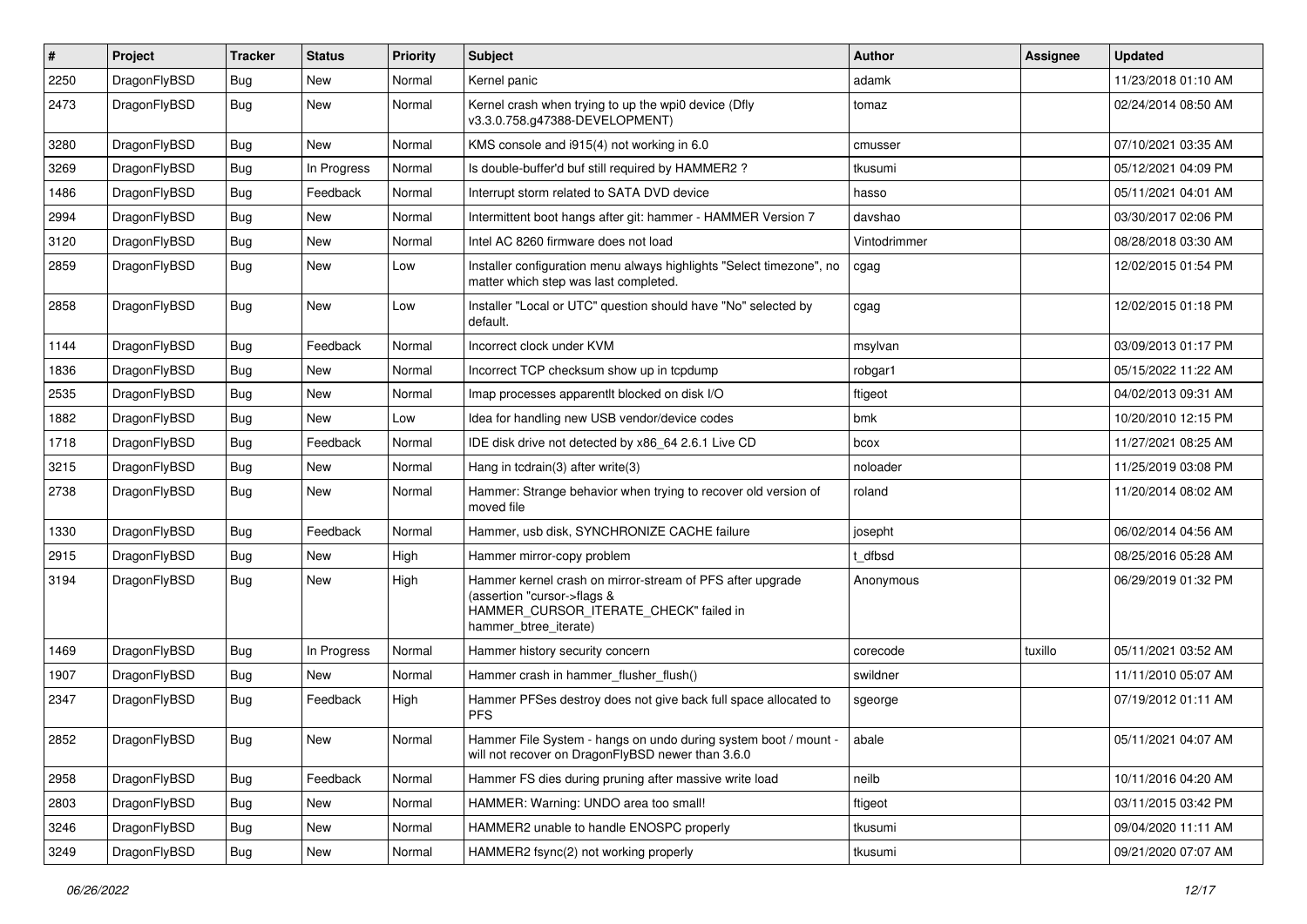| #    | Project      | <b>Tracker</b> | <b>Status</b> | <b>Priority</b> | Subject                                                                                                   | <b>Author</b> | <b>Assignee</b> | <b>Updated</b>      |
|------|--------------|----------------|---------------|-----------------|-----------------------------------------------------------------------------------------------------------|---------------|-----------------|---------------------|
| 2287 | DragonFlyBSD | Bug            | New           | Normal          | HAMMER(ROOT) Illegal UNDO TAIL signature at<br>300000001967c000                                           | y0n3t4n1      |                 | 11/07/2018 01:22 AM |
| 2863 | DragonFlyBSD | <b>Bug</b>     | New           | Normal          | HAMMER synch tid is zero                                                                                  | shamaz        |                 | 12/12/2015 11:24 PM |
| 2647 | DragonFlyBSD | <b>Bug</b>     | New           | Normal          | HAMMER panic on 3.6.0                                                                                     | tuxillo       |                 | 05/11/2021 03:54 AM |
| 1717 | DragonFlyBSD | <b>Bug</b>     | Feedback      | Normal          | HAMMER panic in hammer_cursor_down()                                                                      | josepht1      |                 | 05/11/2021 04:05 AM |
| 2898 | DragonFlyBSD | <b>Bug</b>     | New           | Normal          | <b>HAMMER</b> panic                                                                                       | pavalos       |                 | 11/03/2018 07:05 AM |
| 1744 | DragonFlyBSD | Bug            | In Progress   | Normal          | HAMMER fsstress panic in hammer setup child callback                                                      | vsrinivas     |                 | 05/11/2021 04:05 AM |
| 1749 | DragonFlyBSD | Bug            | In Progress   | Normal          | HAMMER fsstress panic in hammer_flush_inode_core<br>'ip->flush_state != HAMMER_FST_FLUSH'                 | vsrinivas     |                 | 05/11/2021 04:06 AM |
| 3047 | DragonFlyBSD | Bug            | New           | Normal          | HAMMER critical write error                                                                               | samuel        |                 | 06/19/2019 09:50 AM |
| 1831 | DragonFlyBSD | <b>Bug</b>     | Feedback      | High            | HAMMER "malloc limit exceeded" panic                                                                      | eocallaghan   | dillon          | 06/04/2022 04:38 AM |
| 3205 | DragonFlyBSD | <b>Bug</b>     | Feedback      | High            | Go compiler net test failing                                                                              | t_dfbsd       | tuxillo         | 05/10/2021 02:45 AM |
| 3301 | DragonFlyBSD | Bug            | New           | Normal          | Gkrellm from the packages is not showing logged in users in main<br>window, logged in users always $== 0$ | adrian        |                 | 01/08/2022 04:24 AM |
| 2674 | DragonFlyBSD | Bug            | <b>New</b>    | Normal          | <b>GPT Support</b>                                                                                        | ftigeot       |                 | 12/28/2015 02:54 PM |
| 1947 | DragonFlyBSD | <b>Bug</b>     | <b>New</b>    | Low             | GA-880GM-UD2H (rev. 1.3) AHCI fails to detect disks at the end of<br>the RAID controller                  | eocallaghan   |                 | 11/27/2021 08:46 AM |
| 1877 | DragonFlyBSD | Bug            | <b>New</b>    | Normal          | Freeze during 1st hammer cleanup after new install                                                        | elekktretterr |                 | 05/15/2022 11:43 AM |
| 2638 | DragonFlyBSD | <b>Bug</b>     | Feedback      | High            | Fix machdep.pmap mmu optimize                                                                             | tuxillo       |                 | 05/11/2021 04:07 AM |
| 3266 | DragonFlyBSD | <b>Bug</b>     | <b>New</b>    | High            | Filesystems broken due to "KKASSERT(count &<br>TOK_COUNTMASK);"                                           | tkusumi       |                 | 03/15/2021 01:21 PM |
| 2072 | DragonFlyBSD | Bug            | New           | Normal          | Fatal trap 12: stopped at lwkt send ipig3                                                                 | rumcic        |                 | 05/17/2011 04:12 AM |
| 2799 | DragonFlyBSD | Bug            | <b>New</b>    | Normal          | Fatal trap 12 caused by moused(8) -p /dev/cual0                                                           | opvalues      |                 | 03/04/2015 11:01 PM |
| 979  | DragonFlyBSD | <b>Bug</b>     | Feedback      | Normal          | Failure-prone USB mass storage (SB600? msdosfs? CAM?)                                                     | floid         |                 | 01/15/2015 08:38 AM |
| 1669 | DragonFlyBSD | <b>Bug</b>     | In Progress   | Normal          | Drive wont open using button                                                                              | elekktretterr |                 | 02/29/2012 12:05 PM |
| 3299 | DragonFlyBSD | Bug            | In Progress   | Normal          | DragonFlyBSD reports utterly wrong uptime (most of the time, right<br>after booting in)                   | adrian        |                 | 11/11/2021 01:43 PM |
| 3124 | DragonFlyBSD | Bug            | <b>New</b>    | High            | DragonFlyBSD 5.0.2 with Hammer2 with UEFI install doesn't boot                                            | wiesl         |                 | 06/18/2019 05:07 AM |
| 2556 | DragonFlyBSD | <b>Bug</b>     | Feedback      | Normal          | DragonFly v3.5.0.81.gd3479 - Process signal weirdness                                                     | tuxillo       |                 | 12/17/2013 03:48 PM |
| 3197 | DragonFlyBSD | Bug            | <b>New</b>    | Normal          | DragonFly upgrades                                                                                        | tse           |                 | 04/18/2020 04:18 PM |
| 2619 | DragonFlyBSD | <b>Bug</b>     | New           | Normal          | DragonFly 3.6 can't be installed on a 6TB volume                                                          | ftigeot       |                 | 02/23/2014 11:55 PM |
| 2595 | DragonFlyBSD | <b>Bug</b>     | New           | Normal          | DragonFly 3.4.3 crashes on SUN Blade X6250 with Qlogic ISP 2432<br>FC card                                | Turvamies     |                 | 10/07/2013 11:53 AM |
| 2585 | DragonFlyBSD | <b>Bug</b>     | New           | Normal          | Dfly 3.4.3 on ESXi 5.1, HP Smart Array P410 passthrough<br>recognised, but not functioning                | yggdrasil     | swildner        | 05/09/2022 08:14 AM |
| 2499 | DragonFlyBSD | <b>Bug</b>     | In Progress   | Urgent          | DRAGONFLY_3_2 lockd not responding correctly                                                              | Nerzhul       |                 | 01/22/2013 12:47 PM |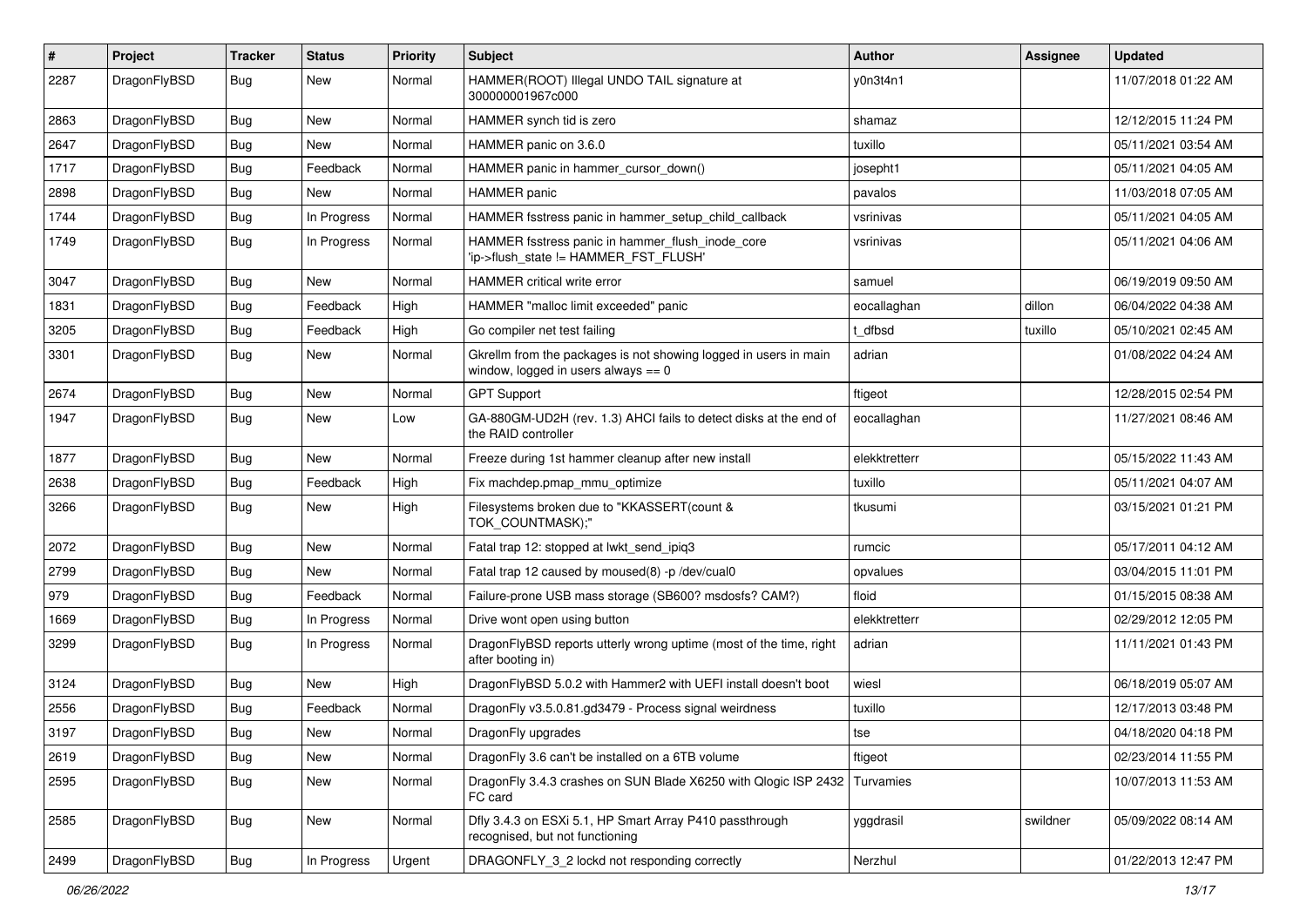| $\sharp$ | Project      | <b>Tracker</b> | <b>Status</b> | <b>Priority</b> | Subject                                                                                                            | <b>Author</b> | <b>Assignee</b> | <b>Updated</b>      |
|----------|--------------|----------------|---------------|-----------------|--------------------------------------------------------------------------------------------------------------------|---------------|-----------------|---------------------|
| 2495     | DragonFlyBSD | <b>Bug</b>     | New           | High            | DFBSD v3.3.0.960.g553fe7 - ocnt != 0" failed in<br>prop_object_release                                             | tuxillo       |                 | 05/31/2022 04:08 PM |
| 2498     | DragonFlyBSD | Bug            | New           | Normal          | DFBSD v3.2.2-RELEASE - LIST_FIRST(&bp->b_dep) == NULL"<br>failed in vfs_vmio_release                               | tuxillo       |                 | 05/31/2022 04:09 PM |
| 2351     | DragonFlyBSD | Bug            | In Progress   | Normal          | DFBSD v3.1.0.579.g44ccf - Stuck during startup, random freezes                                                     | tuxillo       |                 | 04/24/2012 08:21 AM |
| 2345     | DragonFlyBSD | <b>Bug</b>     | In Progress   | Normal          | DFBSD v3.1.0.457.gd679f - NFS panic on diskless station                                                            | tuxillo       |                 | 04/07/2012 05:22 PM |
| 2358     | DragonFlyBSD | Bug            | In Progress   | Normal          | DFBSD v3.0.2.32.g928ca - panic: hammer: insufficient undo FIFO<br>space!                                           | tuxillo       | tuxillo         | 05/10/2021 02:50 AM |
| 1959     | DragonFlyBSD | Bug            | <b>New</b>    | Normal          | DFBSD v2.9.1.422.gc98f2 - Panic during boot - IPv6 and PF                                                          | tuxillo       |                 | 01/13/2011 03:37 AM |
| 2171     | DragonFlyBSD | Bug            | <b>New</b>    | Normal          | DFBSD v2.13.0.151.gdc8442 - panic: assertion "(*ptep &<br>$(PG$ MANAGED PG_V)) == PG_V"                            | tuxillo       |                 | 11/04/2011 05:06 PM |
| 2166     | DragonFlyBSD | Bug            | <b>New</b>    | Normal          | DFBSD v2.13.0.109.g05b9d - Strange lockups                                                                         | tuxillo       |                 | 10/29/2011 11:20 AM |
| 2129     | DragonFlyBSD | <b>Bug</b>     | New           | Normal          | DFBSD v2.11.0.661.gf9438 i386 - panic: lockmgr thrd_sleep                                                          | tuxillo       |                 | 09/05/2011 09:49 AM |
| 2084     | DragonFlyBSD | <b>Bug</b>     | New           | Normal          | DFBSD v2.11.0.242.g4d317 - panic: zone: entry not free                                                             | tuxillo       |                 | 07/03/2012 01:23 AM |
| 2078     | DragonFlyBSD | <b>Bug</b>     | New           | Normal          | DFBSD i386 v2.11.0.201.g3ed2f - Panic during installworld into a<br>vn0 device                                     | tuxillo       |                 | 05/19/2011 07:50 PM |
| 1332     | DragonFlyBSD | Bug            | Feedback      | Normal          | DFBSD 2.2 - Booting usbcdrom/usbsticks on thinkpad hangs on<br>"BTX Halted"                                        | tuxillo       |                 | 05/11/2021 04:00 AM |
| 2283     | DragonFlyBSD | Bug            | New           | Normal          | DFBSD DragonFly v2.13.0.957.g4f459 - pmap_release: page<br>should already be gone 0xc27120bc                       | tuxillo       |                 | 01/23/2012 03:03 AM |
| 1198     | DragonFlyBSD | Bug            | <b>New</b>    | High            | DDB loops panic in db_read_bytes                                                                                   | corecode      | tuxillo         | 05/11/2021 03:51 AM |
| 3208     | DragonFlyBSD | <b>Bug</b>     | New           | Normal          | Crash related to nfsd                                                                                              | tse           |                 | 06/11/2020 05:52 AM |
| 2444     | DragonFlyBSD | <b>Bug</b>     | New           | Normal          | Crash during Hammer overnight cleanup                                                                              | justin        |                 | 11/04/2012 07:58 AM |
| 3281     | DragonFlyBSD | Bug            | New           | Normal          | Crash after leaving unattended for a while                                                                         | bhaible       |                 | 07/10/2021 03:32 AM |
| 1916     | DragonFlyBSD | Bug            | New           | Normal          | Constant crashes on x86_64 with UFS                                                                                | lentferj      |                 | 11/21/2010 07:40 PM |
| 3152     | DragonFlyBSD | Bug            | Feedback      | Normal          | Console's size in ttyv0 and single user mode is sticking to 80x25,<br>while ttyv1 can make use of the whole screen | overtime      |                 | 02/24/2019 01:08 AM |
| 1302     | DragonFlyBSD | Bug            | In Progress   | Normal          | Checkpoint regression?                                                                                             | sjg           | sjg             | 07/10/2013 05:22 PM |
| 2611     | DragonFlyBSD | Bug            | New           | Normal          | Change in IP address results in network not working                                                                | phma          |                 | 12/05/2013 07:55 PM |
| 1961     | DragonFlyBSD | Bug            | New           | Normal          | Can't create dump from DDB                                                                                         | shamaz        |                 | 01/29/2011 09:02 PM |
| 3313     | DragonFlyBSD | <b>Bug</b>     | New           | Normal          | Can't boot from my live USB at all. The kernel loading process<br>hangs.                                           | rempas        |                 | 06/03/2022 12:16 AM |
| 1786     | DragonFlyBSD | Bug            | New           | Normal          | Calling NULL function pointer initiates panic loop                                                                 | sjg           |                 | 10/11/2010 05:28 PM |
| 1727     | DragonFlyBSD | <b>Bug</b>     | Feedback      | Normal          | CD boot panic (2.6.1) (usb?)                                                                                       | kiril         |                 | 05/15/2022 05:10 AM |
| 1411     | DragonFlyBSD | <b>Bug</b>     | Feedback      | Normal          | Burning doesn't work with ahci(4)                                                                                  | hasso         | dillon          | 05/11/2021 04:00 AM |
| 2210     | DragonFlyBSD | <b>Bug</b>     | New           | Normal          | Bugtracker cannot assign default project for new users                                                             | ahuete.devel  |                 | 11/17/2011 11:30 AM |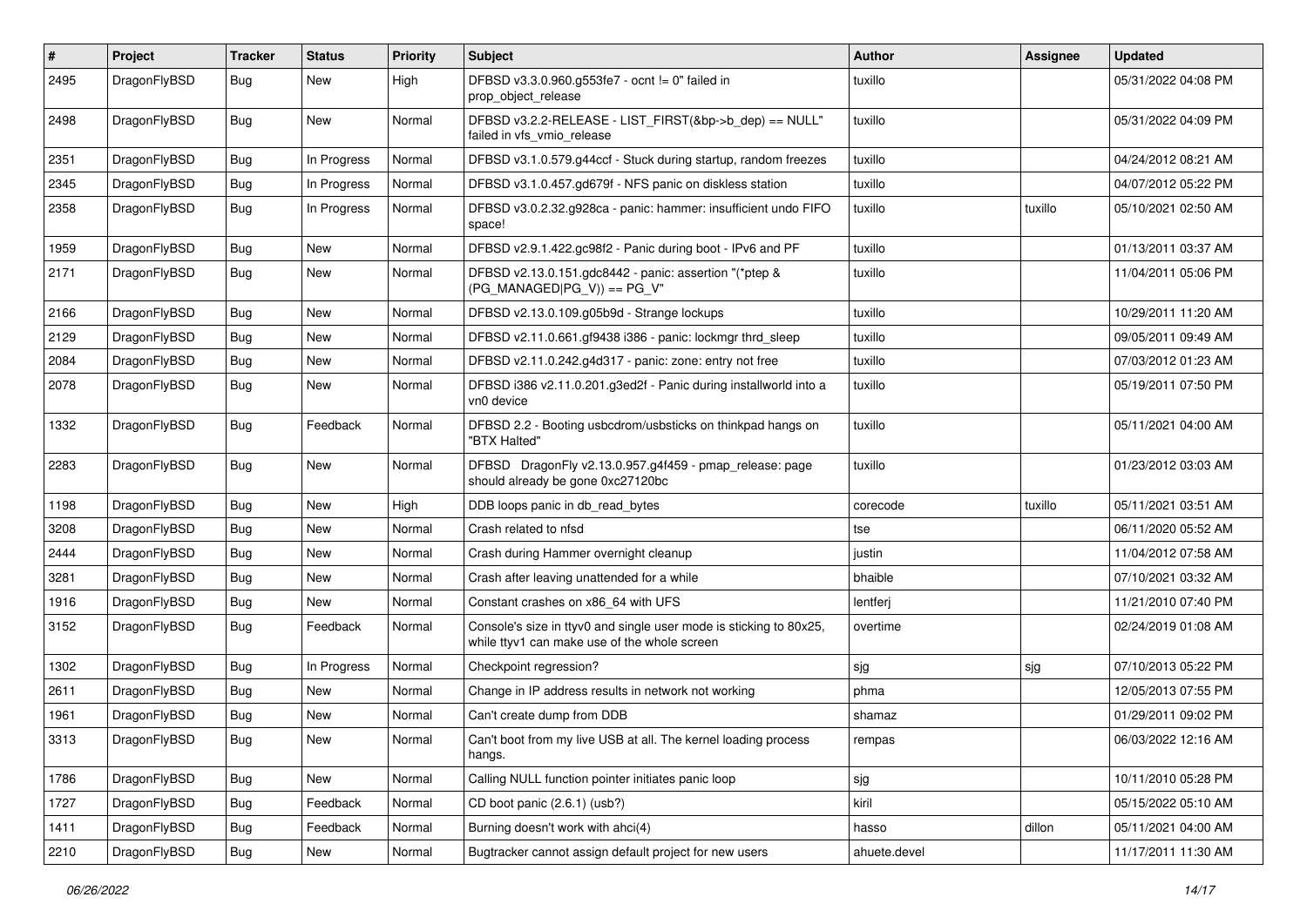| #    | Project      | <b>Tracker</b> | <b>Status</b> | <b>Priority</b> | Subject                                                                                          | Author             | Assignee  | <b>Updated</b>      |
|------|--------------|----------------|---------------|-----------------|--------------------------------------------------------------------------------------------------|--------------------|-----------|---------------------|
| 1430 | DragonFlyBSD | Bug            | <b>New</b>    | Normal          | Buggy w(1)?                                                                                      | hasso              | alexh     | 11/24/2010 08:09 AM |
| 2870 | DragonFlyBSD | Bug            | <b>New</b>    | High            | Broken text and icons when glamor acceleration is used                                           | 375gnu             | ftigeot   | 01/31/2016 12:13 AM |
| 3314 | DragonFlyBSD | <b>Bug</b>     | New           | Normal          | Bring virtio console(4) from FreeBSD                                                             | tuxillo            | tuxillo   | 05/29/2022 08:24 AM |
| 2630 | DragonFlyBSD | Bug            | New           | Normal          | Bring in latest iconv fixes from FreeBSD10 as well as csmapper<br>updates                        | tuxillo            |           | 05/11/2021 03:54 AM |
| 3113 | DragonFlyBSD | Bug            | In Progress   | Urgent          | Booting vKernel fails due being out of swap space                                                | tcullen            |           | 05/11/2021 04:14 AM |
| 2434 | DragonFlyBSD | Bug            | New           | Normal          | BTX Halted - Boot fails on USB/GUI                                                               | lucmv              |           | 10/17/2012 08:12 PM |
| 1148 | DragonFlyBSD | <b>Bug</b>     | In Progress   | Low             | BCM4311 wireless network adapter detected but not functional                                     | archimedes.gaviola |           | 05/11/2021 04:00 AM |
| 1975 | DragonFlyBSD | <b>Bug</b>     | <b>New</b>    | Normal          | Applications seg fault in select() and poll()                                                    | rumcic             |           | 05/31/2022 02:58 PM |
| 2430 | DragonFlyBSD | <b>Bug</b>     | <b>New</b>    | Normal          | Alternate Password Hash method                                                                   | robin.carey1       |           | 10/07/2012 06:28 AM |
| 3189 | DragonFlyBSD | <b>Bug</b>     | New           | Normal          | Allow DragonFly Mail Agent to accept an alternate config via<br>command line switch              | iang               |           | 08/16/2021 12:42 AM |
| 2423 | DragonFlyBSD | <b>Bug</b>     | New           | Urgent          | After multiple panics/locks, hitting KKASSERT in<br>hammer init cursor                           | rumcic             |           | 09/18/2012 02:28 AM |
| 2636 | DragonFlyBSD | Bug            | Feedback      | Low             | Add -x flag to iostat (a la solaris)                                                             | tuxillo            |           | 05/11/2021 04:07 AM |
| 3295 | DragonFlyBSD | <b>Bug</b>     | In Progress   | Normal          | Adapt devel/libvirt for nvmm                                                                     | tuxillo            | tuxillo   | 11/03/2021 04:56 PM |
| 1592 | DragonFlyBSD | <b>Bug</b>     | Feedback      | Normal          | AcpiOSUnmapMemory: Warning, deallocation did not track<br>allocation.                            | eocallaghan        |           | 06/02/2014 07:45 AM |
| 1923 | DragonFlyBSD | <b>Bug</b>     | <b>New</b>    | Normal          | Abysmal NFS performance with IPv6                                                                | ftigeot            |           | 12/05/2010 09:34 PM |
| 2568 | DragonFlyBSD | Bug            | New           | Normal          | AHCI panic                                                                                       | josepht            |           | 06/07/2013 05:52 PM |
| 1181 | DragonFlyBSD | <b>Bug</b>     | In Progress   | Normal          | ACX111 panic                                                                                     | elekktretterr      |           | 05/11/2021 04:00 AM |
| 3107 | DragonFlyBSD | Bug            | New           | Low             | ACPI interrupt storm when loading i915 on Lenovo T460                                            | oyvinht            |           | 07/15/2020 07:01 AM |
| 2117 | DragonFlyBSD | Bug            | New           | High            | ACPI and/or bce(4) problem with 2.11.0.673.g0d557 on HP DL380<br>G <sub>6</sub>                  | pauska             |           | 08/22/2011 10:15 AM |
| 2816 | DragonFlyBSD | Bug            | <b>New</b>    | Normal          | A multitasking process being debugged can get stuck                                              | phma               |           | 05/19/2015 03:57 AM |
| 2138 | DragonFlyBSD | <b>Bug</b>     | New           | Normal          | > 100% CPU usage                                                                                 | robin.carey1       |           | 09/26/2011 12:20 PM |
| 2688 | DragonFlyBSD | <b>Bug</b>     | New           | Normal          | 67613368bdda7 Fix wrong checks for U4B presence Asrock Z77M<br>difficulty detecting USB keyboard | davshao            |           | 06/28/2014 07:08 PM |
| 2825 | DragonFlyBSD | Bug            | <b>New</b>    | High            | 3x dhclient = hanging system (objcache exhausted)                                                | jaccovonb          | sepherosa | 05/11/2021 03:55 AM |
| 2644 | DragonFlyBSD | Bug            | Feedback      | Normal          | 3.6.0-REL trap 9 on boot                                                                         | memmerto           |           | 11/27/2021 08:08 AM |
| 1293 | DragonFlyBSD | <b>Bug</b>     | New           | Normal          | 2.2.1-REL Installer Request                                                                      | mk                 | tuxillo   | 05/11/2021 04:00 AM |
| 2107 | DragonFlyBSD | <b>Bug</b>     | New           | Normal          | 2.10.1 sata dvd drive issue                                                                      | ausppc             |           | 07/31/2011 08:41 PM |
| 2652 | DragonFlyBSD | <b>Bug</b>     | New           | Normal          | 189a0ff3761b47  ix: Implement MSI-X support locks up Lenovo<br>S10 Intel Atom n270               | davshao            |           | 05/14/2014 01:55 AM |
| 599  | DragonFlyBSD | Bug            | New           | Urgent          | 1.9.0 reproducable panic                                                                         | pavalos            |           | 12/22/2010 01:08 AM |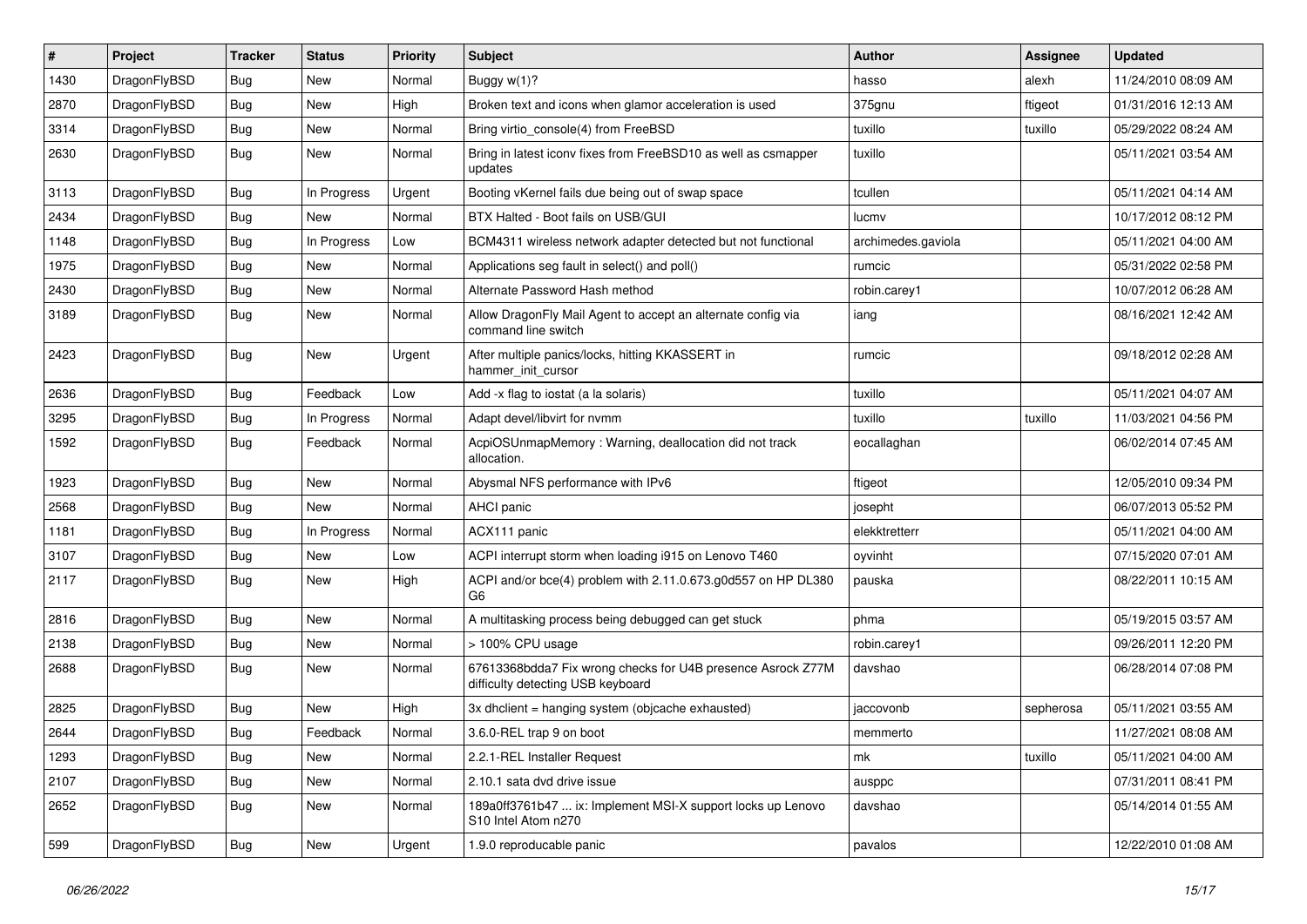| $\sharp$ | Project      | <b>Tracker</b> | <b>Status</b> | <b>Priority</b> | Subject                                                                          | Author           | Assignee | <b>Updated</b>      |
|----------|--------------|----------------|---------------|-----------------|----------------------------------------------------------------------------------|------------------|----------|---------------------|
| 570      | DragonFlyBSD | Bug            | Feedback      | Normal          | 1.8.x: ACPI problems                                                             | qhwt+dfly        |          | 06/02/2014 03:45 AM |
| 604      | DragonFlyBSD | Bug            | In Progress   | Normal          | 1.8.1-RELEASE - clock runs fast on mainboard ASUS P5A-B                          | yeti             |          | 05/11/2021 03:55 AM |
| 2835     | DragonFlyBSD | Bug            | New           | Normal          | /usr/include/c++/5.0/bits/c++locale.h likes<br>POSIX_C_SOURCE>=200809            | davshao          |          | 11/18/2015 03:40 AM |
| 600      | DragonFlyBSD | Bug            | <b>New</b>    | Low             | /sys/libkern/karc4random                                                         | robin carey5     | profmakx | 01/19/2015 03:07 AM |
| 1990     | DragonFlyBSD | Bug            | New           | Normal          | /mnt too large to mount                                                          | peur.neu         |          | 02/16/2011 11:24 PM |
| 2930     | DragonFlyBSD | Bug            | <b>New</b>    | High            | 'objcache' causes panic during 'nfs_readdir'                                     | tofergus         |          | 07/26/2016 01:09 PM |
| 725      | DragonFlyBSD | Bug            | In Progress   | Low             | 'make distribution' fails w/'ro' /usr/obj                                        | c.turner         |          | 03/09/2013 01:01 PM |
| 2931     | DragonFlyBSD | Bug            | New           | Low             | 'gdb' of 'vkernel' unable to print backtrace                                     | tofergus         |          | 07/26/2016 01:51 PM |
| 2416     | DragonFlyBSD | Bug            | <b>New</b>    | Normal          | ".' entry can be removed on mounted nfs filesystem                               | ftigeot          | tuxillo  | 06/03/2014 04:40 AM |
| 2565     | DragonFlyBSD | Bug            | New           | Normal          | "ifconfig ix0 up" panic                                                          | Itpig402a        |          | 06/03/2013 05:46 AM |
| 2657     | DragonFlyBSD | Bug            | New           | High            | Needs acl to migrate our servers                                                 | ferney           |          | 03/31/2014 11:37 AM |
| 3206     | DragonFlyBSD | Submit         | New           | Normal          | update psm/kbd to FreeBSD 12.0 code                                              | htse             |          | 10/05/2019 03:49 PM |
| 1700     | DragonFlyBSD | Submit         | In Progress   | Normal          | skip boot2 menu on <enter></enter>                                               | Johannes.Hofmann | tuxillo  | 05/15/2022 08:35 AM |
| 3142     | DragonFlyBSD | Submit         | New           | Normal          | lib/libdmsg: Unbreak using new API EVP CIPHER CTX new()                          | tkusumi          |          | 07/08/2018 04:18 AM |
| 1398     | DragonFlyBSD | Submit         | In Progress   | Normal          | hdestroy(3) restricts hash key to point to malloc'ed space                       | Anonymous        |          | 08/20/2021 04:06 PM |
| 3312     | DragonFlyBSD | Submit         | <b>New</b>    | Normal          | hammer2: redundant chain modify after chain creation                             | tkusumi          |          | 05/15/2022 01:35 PM |
| 3041     | DragonFlyBSD | Submit         | New           | Normal          | firmware: Remove embedding of multiple images in one module.                     | Anonymous        |          | 12/25/2020 02:15 AM |
| 2790     | DragonFlyBSD | Submit         | New           | Low             | filedesc softrefs increment code factoring                                       | dclink           |          | 02/21/2015 04:00 AM |
| 2122     | DragonFlyBSD | Submit         | <b>New</b>    | Normal          | [Review] Fixes to the VFS layer                                                  | ftigeot          |          | 05/31/2022 03:25 PM |
| 2098     | DragonFlyBSD | Submit         | <b>New</b>    | Normal          | [PATCH] correct ath man page example<br>(/usr/src/share/man/man4/ath.4)          | nobody           |          | 11/15/2011 12:27 AM |
| 3154     | DragonFlyBSD | Submit         | <b>New</b>    | Normal          | Update serial handling in bootloader                                             | ddegroot         | dillon   | 11/06/2018 11:21 PM |
| 3145     | DragonFlyBSD | Submit         | In Progress   | Normal          | Update libelf to FreeBSD 12 current and build as base library usable<br>by ports | davshao          | tuxillo  | 08/20/2021 03:58 PM |
| 3031     | DragonFlyBSD | Submit         | In Progress   | Normal          | Update drm/radeon to Linux 4.7.10 as much as possible                            | davshao          | ftigeot  | 08/19/2021 12:33 PM |
| 2438     | DragonFlyBSD | Submit         | Feedback      | Normal          | <b>TRIM</b> fixes                                                                | Anonymous        | tuxillo  | 05/11/2021 03:45 AM |
| 3160     | DragonFlyBSD | Submit         | In Progress   | Normal          | State the implementation difference in pkill/pgrep manual                        | sevan            | tuxillo  | 06/03/2022 05:15 PM |
| 2721     | DragonFlyBSD | Submit         | Feedback      | Low             | Some few zalloc calls to objcache ones replacements                              | dclink           | tuxillo  | 05/11/2021 04:08 AM |
| 2933     | DragonFlyBSD | Submit         | New           | Normal          | Remove unix domain socket support from cat(1)                                    | sevan            |          | 08/01/2016 08:10 PM |
| 2717     | DragonFlyBSD | Submit         | Feedback      | Normal          | Out of range numeric handling                                                    | dclink           | tuxillo  | 05/11/2021 04:08 AM |
| 1192     | DragonFlyBSD | Submit         | New           | Normal          | KKASSERTs in sys/kern/uipc_{msg,socket}.c are too strict                         | rumcic           |          | 05/11/2021 04:07 AM |
| 3201     | DragonFlyBSD | Submit         | New           | Normal          | Fixes make search display                                                        | htse             |          | 08/20/2021 04:02 PM |
| 3147     | DragonFlyBSD | Submit         | New           | Normal          | Enable headless installation                                                     | ddegroot         |          | 10/09/2018 01:25 PM |